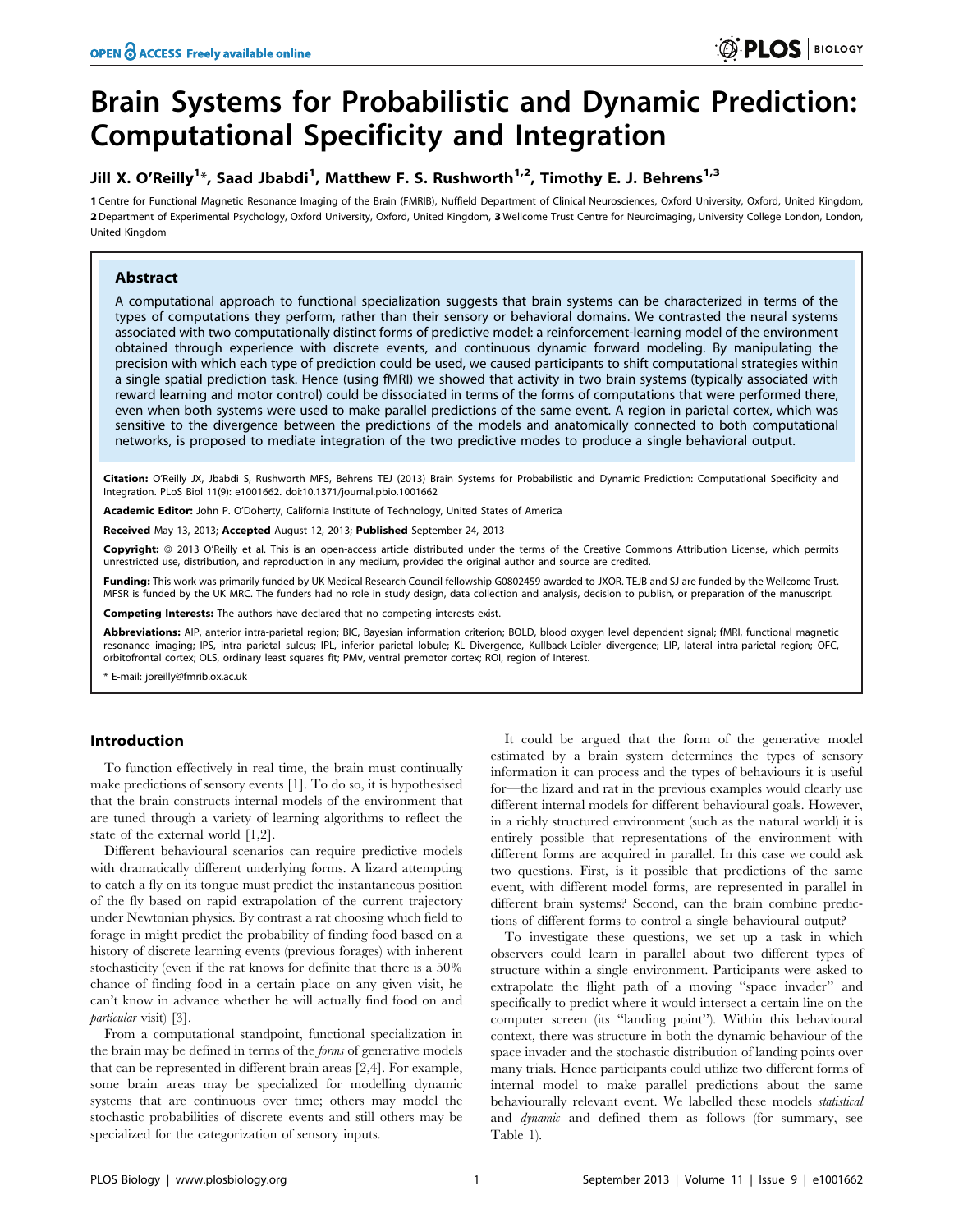#### Author Summary

To interact effectively with the environment, brains must predict future events based on past and current experience. Predictions associated with different behavioural domains of the brain are often associated with different algorithmic forms. For example, whereas the motor system makes dynamic moment-by-moment predictions based on physical world models, the reward system is more typically associated with statistical predictions learned over discrete events. However, in perceptually rich natural environments, behaviour is not neatly segmented into tasks like "reward learning" and "motor control." Instead, many different types of information are available in parallel. The brain must both select behaviourally relevant information and arbitrate between conflicting predictions. To investigate how the brain balances and integrates different types of predictive information, we set up a task in which humans predicted an object's flight trajectory by using one of two strategies: either a statistical model (based on where objects had often landed in the past) or dynamic calculation of the current flight trajectory. Using fMRI, we show that brain activity switches between different regions of the brain, depending on which predictive strategy was used, even though behavioural output remained the same. Furthermore, we found that brain regions involved in selecting actions took into account the predictions from both competing algorithms, weighting each algorithm optimally in terms of the precision with which it could predict the event of interest. Thus, these distinct brain systems compete to control predictive behaviour.

Statistical models consist of probability density functions defining the probability of discrete events—for example, the probabilities that actions or stimuli will be associated with rewards [5–7] or the probability of sensory events [8–10]. The central feature of these statistical models is that predictive representations are built up over a history of discrete events, each representing a sample from an unobserved underlying distribution. An important, related feature is that the predictions made by such models can contain an intrinsic element of randomness or risk (expected uncertainty [11– 13]). Because the models only capture the probability of different outcomes, even if the model exactly captures the underlying distribution, the value of the next sample to be drawn cannot be predicted deterministically. Behaviourally, statistical models could be useful for foraging behaviour (in the wild) or gambling tasks (in the lab).

In contrast, dynamic models use the current state and rate of change of a dynamical system to extrapolate its future states across time (as in a differential equation). In these dynamic forward models, predictions can be computed via explicit reference to known (or pre-learned) environmental dynamics. In contrast to statistical models, given a set of parameters for a dynamic model, the state of the system at each time point predicts its future states deterministically, and continuously over time. Hence the form of the model being estimated is deterministic, even if in practice there is uncertainty about the model state or parameters that would best fit with observed data. Dynamic models are central to motor control, where real-time representations of the *predicted* results of motor commands bypass delays associated with sensory feedback. Similarly, dynamic forward models are needed to predict future locations of moving objects [14,15].

Our hypothesis was that the form of generative model estimated for statistical and dynamic models was so different that different brain systems would be needed, with neural architectures specialized for the different forms of model. This would result in parallel predictions based on two classes of model, even though both models were used to predict the same observation. It has been suggested that the cerebellum, and the motor system more generally, has circuitry suitable for dynamic modelling [16,17], while the striatum, together with orbitofrontal cortex [18–20], has mechanisms suited to the computation of statistical probability density functions over discrete learning events—for example, the representation of temporally discrete prediction errors [6,7].

To gain experimental control over the computational strategies used by participants (and hence to identify brain systems associated with those computations), our experimental design exploited the Bayesian concept of precision-weighting. Bayesian logic suggests than when two sources of information are available (such as current observations of a trajectory and a statistical distribution over trajectory endpoints acquired through past experience), they should be weighted according to their relative precision. Using this framework we developed a novel experimental design in which external manipulation of the precision with which two computational mechanisms (statistical and dynamic modelling) could cause participants to shift between two computational strategies, within a single task. This allowed us to identify brain systems associated with each computational mechanism as those which were up- or down-regulated on a trial–to-trial basis as each mechanism became more or less behaviourally relevant.

## Results

The results are presented in two parts. First, using behavioural data and modelling, we justify the assumption that human

Table 1. Summary of the characteristics of two classes of predictive model.

|                            | <b>Statistical Endpoints Distribution</b>                       | <b>Dynamic Forward Model</b>                                    |
|----------------------------|-----------------------------------------------------------------|-----------------------------------------------------------------|
| Type of data               | Discrete, iterative                                             | Continuous, dynamic                                             |
| Typical instantiation      | $V_{t+1} = V_t + \alpha \delta$                                 | $d^2\Theta/dt^2 = f(t)$                                         |
| Type of uncertainty        | Underlying model is probabilistic, estimate is<br>probabilistic | Underlying model is deterministic, estimate is<br>probabilistic |
| Time period                | Historical/prior                                                | Online                                                          |
| Typical behavioural domain | Reward learning                                                 | Action planning                                                 |

The equations are typical instantiations of each model class—for the statistical endpoints distribution model, a temporal difference learning rule in which the value of an item on iteration  $(V_{t+1})$  is equal to the value on iteration t, plus some proportion of the prediction error ( $\delta$ ) times learning rate ( $\alpha$ ). Dynamic forward models would typically be captured by a set of differential equations, where the rate of change of some parameters (O), such as position, is a function of time, f(t). doi:10.1371/journal.pbio.1001662.t001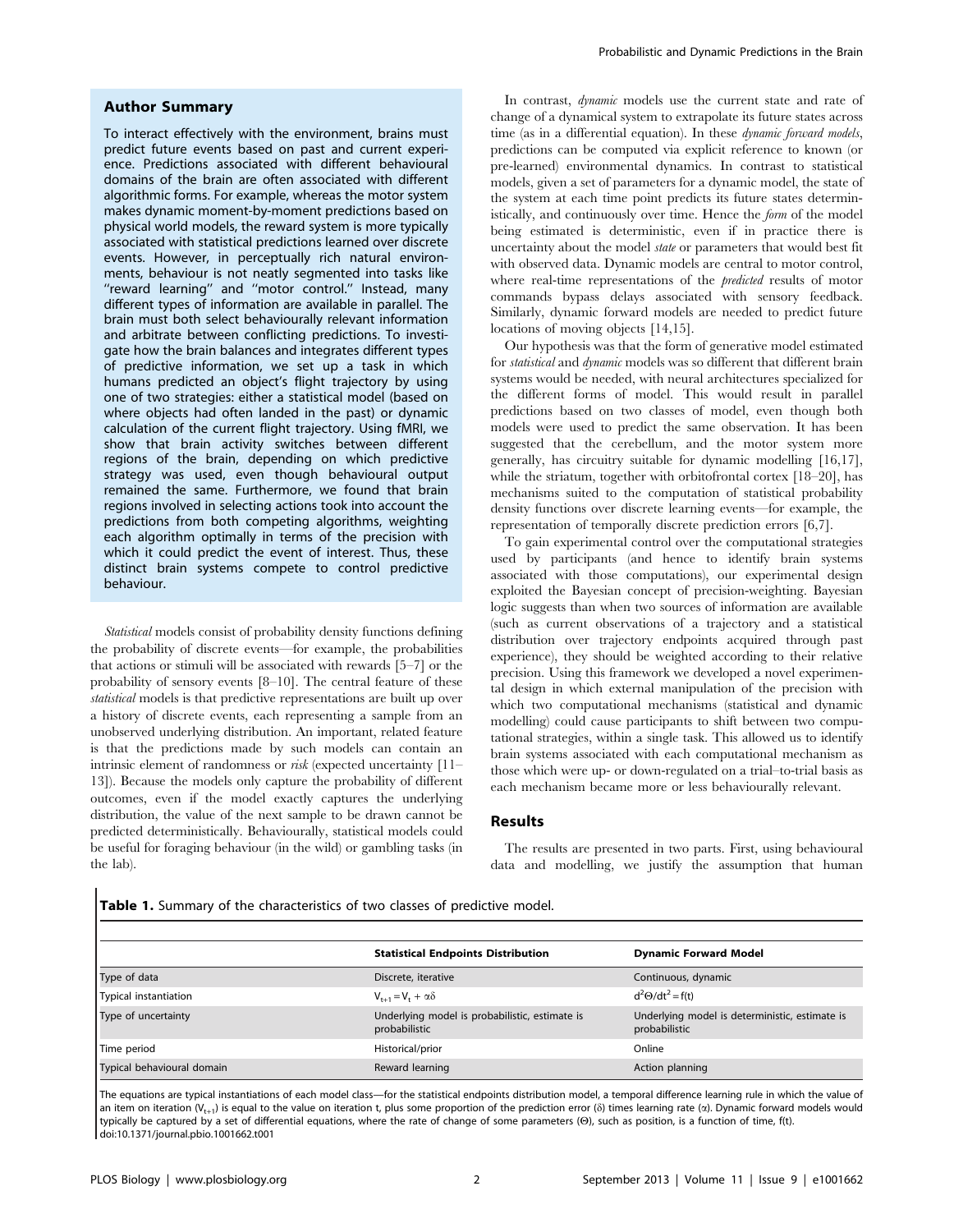observers shift the relative weight given to statistical and dynamic estimates of the landing point, according to the relative precisions of the two information sources. The relative weighting given to each predictor shifts proportionally to their relative precision, in accordance with Bayesian theory. Second, we show using functional magnetic resonance imaging (fMRI) that as participants shift between strategies, two separate brain networks (the brain's motor and reward-learning systems) up- and down-regulate their activity in accordance with the behavioural relevance (precision) of probabilistic and dynamic information. Hence we identify a dissociation between two neural systems in terms of the form of generative model calculated therein (dynamic modelling versus estimation of environmental statistics), even when both systems are used to make parallel predictions in a single behavioural context.

We devised a dynamic modeling task in which participants could use a nondynamic, statistical model of the environment to resolve their uncertainty. Participants had to predict the curved flight trajectory of a ''space invader,'' judging the horizontal coordinate at which it would intersect a horizontal line near the bottom of the screen (see Figure 1). They observed the first part of the trajectory, but the final section was occluded. To predict where the space invader would ''land'' at the end of its trajectory (the horizontal coordinate at which it would emerge from the occluded zone), participants had to extrapolate the occluded part of the trajectory. They responded by placing a cursor at the predicted horizontal coordinate of the landing point. The motion of the space invader was governed by a constant acceleration equation in the horizontal dimension, but the acceleration and starting point of the space invader were different on every trial, so in order to predict the trajectory endpoint, participants had to estimate these parameters jointly (or equivalently estimate the shape of the emerging trajectory). The fact that both start point and acceleration had to be estimated jointly means that the task was truly a dynamic modeling task in the sense that participants literally had to estimate the entire equation of motion of the space invader, or equivalently a set of differential equations governing its motion, from a series of sequentially presented data points. Estimating the start point or acceleration alone would have been insufficient, because a given start point could result in many possible landing points, if combined with different values of acceleration.

The accuracy with which participants could estimate the equation of motion of the space invader on any given trial was manipulated by adding Gaussian noise to the trajectory participants were instructed that their ''radar equipment'' was noisy, but that they should try to guess the underlying trajectory of the space invader as best they could. In noisier trials, trajectory extrapolation was more difficult and hence the precision of the extrapolated trajectory estimate was expected to be lower. In these cases we expected participants to rely more on their a priori estimate of the statistics governing landing points.

Participants were able to use statistical knowledge, because the trajectory endpoints were not uniformly distributed but followed a Gaussian distribution. This statistical model takes the role of a Bayesian prior in our task, because the model consists of a probability density function representing how likely each possible endpoint is a priori, without reference to the actual trajectory observed on the current trial. Note that participants could learn a statistical distribution over the space invaders' landing points entirely independently of their ability to estimate the parameters of the trajectories per se, because they were given feedback about the actual endpoint of each trajectory at the end of each trial. Furthermore, the endpoints were the only environmental statistic that could be predicted. This was the case because both the



Figure 1. The prediction task. (A) On each trial, participants see a target ''space invader'' moving down the screen. The target appears at a series of locations in rapid succession (shown here as dots, simultaneously, for illustration) to give the impression of motion. The bottom part of the trajectory is occluded (grey box). Participants must predict where the trajectory will emerge from the occluder (trajectory endpoint). They indicate their response by moving a cursor; after they finalise their response by a button-press, feedback is given, as the target appears at its true endpoint. Trajectories are parabolic, but the start point and curvature are changed randomly on each trial. (B) The participant's estimate of the trajectory was modelled as a quadratic curve. The ''best estimate'' trajectory is shown here as a solid blue line; the regions indicated by the three levels of blue shading indicate the range of trajectories falling within 1, 2, and 3 standard errors from the best estimated trajectory. (C) This results in a Gaussian probabilistic estimate of the trajectory endpoint (blue bell curve). (D) The trajectory endpoints over many trials (represented by the red histogram) follow a Gaussian distribution (red bell curve), which gives some statistical information a priori about where the endpoint will be. This information can be used to reduce uncertainty in noisy trajectories. The mean and variance of this underlying distribution change periodically and must be learned using a statistical model. doi:10.1371/journal.pbio.1001662.g001

starting point and curvature of trajectories varied from trial to trial, such that although they jointly were selected to give an endpoint following the generative distribution, neither starting point nor curvature alone was predictable from trial to trial, or predictive of the current endpoint. Therefore, learning about environmental statistics could be effectively reduced to learning the statistics over endpoints.

In order to predict the space invader's landing point on any given trial, the Bayes' optimal solution would be to use all available information, combining a dynamic modeling prediction (estimate of the equation of motion) with a prediction from the statistical endpoints distribution, and to weight these strategies according to their relative precisions (Figure 2). We hypothesized that if different brain systems are responsible for the two different types of prediction, activity in each system should be higher when that prediction is behaviorally relevant. Hence we identified areas involved in each strategy as those in which the fMRI signal tracked the relative precision of the prediction from either the dynamic or statistical model.

The relative precision of dynamic and statistical predictions was manipulated on a trial-by-trial basis in two ways:

First, the variance of the Gaussian noise added to each trajectory changed on each trial—making the dynamic prediction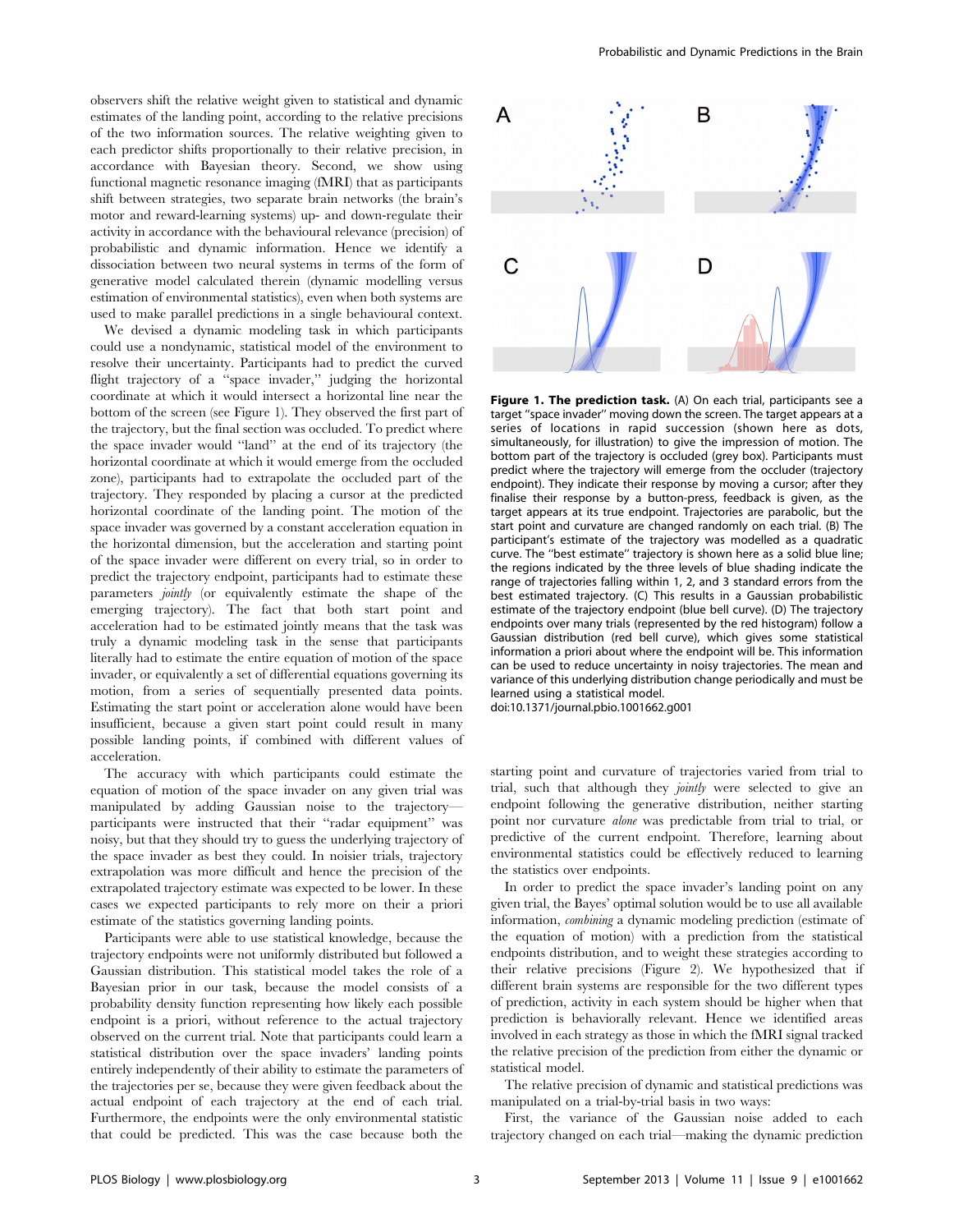

Figure 2. Weighted (Bayesian) combination of predictions. (A and B) On each trial, we hypothesised that participants would make a probabilistic estimate of the trajectory endpoint, using the dynamic forward model (the best estimate of the trajectory and the distribution of possible trajectories is shown by the blue descending line; the corresponding distribution of possible endpoints is shown by the blue Gaussian curve), and that participants have a statistical model of the underlying Gaussian distribution of endpoints over many trials, which is also probabilistic (red Gaussian curve). The optimal way to combine predictions is by precision-weighting (purple). When the trajectory has relatively little noise, (A) the combined estimate of trajectory endpoint is more strongly influenced by the prediction from the dynamic forward model than the statistical model, and vice versa (B). (C) Actual data from a single human participant. Each data point is one trial. On the x-axis is displacement of the true trajectory endpoint  $(x)$  from the mean of the statistical distribution ( $\mu$ <sub>s</sub>). On the y-axis, displacement of the participant's response (r) from the true trajectory endpoint (x), towards the mean of the statistical distribution  $(\mu_s)$ . If participants relied only on the statistical distribution over many trials, then r would be equal to  $\mu_s$ , and hence all points would lie on the line  $x = y$  (marked " $r = \mu_s$ "). In contrast, if participants disregarded the statistical model, then responses would simply be centred around the true trajectory endpoint x, and hence all points would be distributed about the x-axis ( $y = 0$ ). Data points are binned by dynamic model noise level. Responses are more influenced by the statistical distribution (closer to the line  $x = y$ and further from the line  $y = 0$ ) when the observed trajectory is most noisy and therefore the dynamic model is least informative. (D) This effect is significant across the group: bars show mean regression line slope  $(\beta)$  for each bin of trials; error bars are s.e.m. Open circles represent the regression slope for the responses made by the optimal Bayesian observer (weighted combination of predictions with optimal weighting) for the trials in each bin. In a repeated-measures ANOVA for the group of 22 participants, there was a significant linear effect of trajectory noise bin on displacement of the response towards the mean of the statistical distribution ( $p = 0.02$ ). All slopes were significantly above zero ( $p<10^{-7}$ ). The slope for  $\sigma_d$  med is significantly higher than for  $\sigma_d$  low (p = 0.0046, paired samples t test) and the slope for  $\sigma_d$  high is significantly higher than for  $\sigma_d$  med (p<0.00005, paired samples t test). doi:10.1371/journal.pbio.1001662.g002

more or less precise. We defined trajectory precision  $(1/\sigma_d^2)$  as the inverse variance of the estimate of the horizontal landing point, where that estimate was obtained by least-squares fitting of a second order polynomial to the actual observed data points ( $\sigma_d$  is the standard error of the estimate of landing point based on the set of observed data points from the current trajectory). This defines an upper bound on the precision with which participants could have predicted the trajectory endpoint from data observed on the current trial alone.

Second, the statistical endpoints' distribution could be made more or less precise because trajectory endpoints were drawn from a series of Gaussian distributions with different variances. The precision of the statistical distribution  $(1/\sigma_s^2)$  on trial i was defined as the inverse variance of the statistical distribution of endpoints that an ideal observer would believe to be in force at the beginning of trial i. Again, this defined an upper bound on the precision with which participants could have predicted the landing point, this time using the statistical, nondynamic model.

Ideal observer. In the case of the statistical model, it was particularly important to account for participants' incomplete knowledge of the environment, because occasionally (every 20–40 trials), the endpoints' distribution moved to a new position in space or changed its variance. This manipulation, which was introduced to allow us to sample different levels of variance in the underlying distribution and hence the statistical model, meant that participants could never know the true statistics of the environment, but had to learn these over the course of several trials. To account for this incomplete knowledge, we constructed a Bayesian ideal observer model that returned the best estimates of the statistical distribution of trajectory endpoints in force on each trial, given the trials observed so far. Details of the ideal observer model are given in the Methods section and supplementary information (Text S1).

We used an ordinary least squares (OLS) fit of a quadratic curve to generate a prediction based on the trajectory. Although OLS appears rather different from the dynamic processes we are proposing are engaged in the brain, it provides equivalent predictions (about trajectory endpoint) to dynamic estimation of the parameters of a differential equation governing motion. The full dynamic version of the trajectory model and a demonstration of its equivalence in terms of endpoint prediction are presented in Text S1.

To reiterate, throughout the article, all references to parameters of distributions refer to the best estimate an ideal observer could make, given the actual data. These estimated parameters give an upper bound on the accuracy with which participants could perform the task; all modelling of behavioural and fMRI data used these optimal estimates rather than the true parameters of the generative distribution, which only a clairvoyant subject would know. Hence parameters of the statistical model  $(\mu_s, \sigma_s)$  used in all equations refer to what our Bayesian ideal observer would believe the statistical distribution to be, and parameters of the dynamic model  $(\mu_d, \sigma_d)$  refer to the best least-squares estimate of the current trajectory from the data points actually shown. However, note that where the relative weighting given to the two models was important, we have included free parameters in our models to allow for the possibility that the precision of estimates was suboptimal for one or both types of predictive estimate.

Regarding notation, parameters of the dynamic, statistical, and combined models are denoted by subscripts d, s, and sd, respectively. Throughout the main text, the parameters  $\mu_s$ ,  $\sigma_s$ ,  $\mu_d$ ,  $\sigma_d$ ,  $\mu_{sd}$ , and  $\sigma_{sd}$  refer to the mean and standard deviation of estimates obtained from the optimal models (the ideal Bayesian observer's estimate of the statistical distribution, the optimal leastsquares-fit quadratic trajectory, and the combination of the two as defined in equations 1a–c). These were the parameters used in the modelling of behavioural and fMRI data. The only place in which the true parameters of the generative model are considered (in Text S1) is stated clearly in the text.

# Making a Combined Prediction From the Dynamic and Statistical Models

We hypothesized that participants would use precision-weighting (the Bayes' optimal solution) to combine the two predictive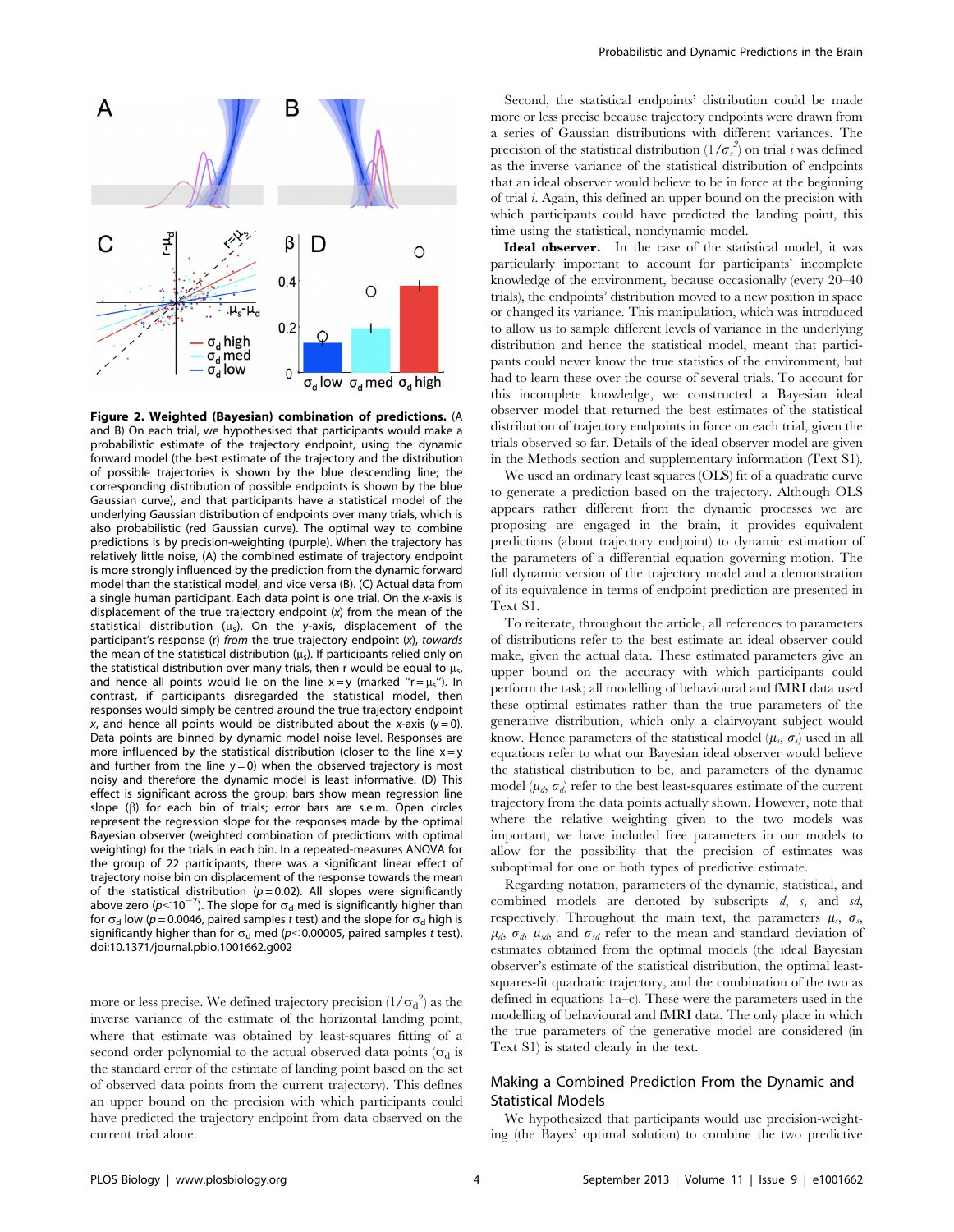strategies. On each trial, a participant using precision-weighting would combine the prediction from the dynamic forward model with the estimate of the underlying statistical distribution, weighting each estimate according to the precision of its prediction (the inverse variance). The consequence of such a weighted combination model is that participants' predictions on each trial should not rely solely on data observed on the current trial; rather, predictions should be somewhere between the prediction that would be made based on the current trial alone, and the mean a priori expected endpoint. More weight would be given to the a priori expectations (the statistical model) when the variance of the dynamic trajectory model was high and vice versa (Figure 2a and b).

It was important to verify that participants did indeed use precision weighting, because in the fMRI experiment reported below, we used manipulation of the precision (and hence relevance) of the two information sources to gain experimental control over the relative weighting of the computational models on each trial—hence, the fMRI experiment was premised on the assumption that precision-weighting was used.

Inspection of the data (Figure 2c and 2d) suggests that participants did indeed use precision weighting; grouping trials into bins with high, medium, and low levels of trajectory (dynamic model) noise, the dependence of responses on the statistical model increased significantly as trajectory noise increased  $(p=0.02,$ repeated measures ANOVA on regression lines for all participants, for regression of (true trajectory endpoint minus response) on (true trajectory endpoint minus prediction of the statistical model,  $\mu_s$ ).

To test the precision-weighting hypothesis formally, we constructed a weighted combination model that generated a set of idealised responses based on a precision-weighting strategy with Gaussian response noise. We compared this model to two alternative models for how the two information sources should be combined: a model that weighted the statistical and dynamic predictions in a fixed ratio, ignoring the fluctuations in their relative precisions (un-weighted combination model), and a model that simply chose to act according to the most informative source of information, rather than combining information on each trial (weighted, no combination model). The three models are illustrated in Figure 3.

We performed a formal model comparison in which each model was fit to the participants' behavioral data (using individually determined maximum likelihood parameters), and the fits were compared in terms of the model log likelihoods and the Bayesian Information Criterion (BIC).

The three models were defined in terms of how predictions of the statistical model and dynamic model were combined to get a single prediction  $\mu_{sd}$ . The three cases can be written as follows, where  $\mu_s$ ,  $\mu_d$  are, respectively, the mean predictions based on the statistical and dynamic models individually on the trial in question [elsewhere referred to as  $\mu_s(i)$  etc. for trial i, but here we omit the i for clarity],  $\sigma^2$  and  $\sigma^2$  are the variance of these estimates, and b and  $M$  are the free parameters:  $b$  is a constant allowing for spatial bias to the left or right, and  $M$  is a "mixing factor," which accounts for any bias to overweight predictions from either the statistical or dynamic model.

$$
\mu_{sd} = \frac{\mu_d \sigma_s^2 + \mu_s M \sigma_d^2}{\sigma_s^2 + M \sigma_d^2} + b \tag{1a}
$$

(weighted combination)

$$
\mu_{sd} = \mu_s + M(\mu_d - \mu_s) + b \tag{1b}
$$

(un-weighted combination)



Figure 3. Three alternative ways of combining the trajectory with the statistical model of the environment. Illustration of the three models we compared. In each case a statistical model of the environment over many trials (red) and trajectory estimate (blue) are combined. (a) Weighted combination model—the response is based on the precision-weighted combined distribution (purple). (b) Unweighted combination model—the response in between the predictions from the two models, but does not depend on their relative precision. (c) Weighted noncombination—the actor chooses the prediction with the highest precision but does not combine information from the two predictions.

doi:10.1371/journal.pbio.1001662.g003

$$
\mu_{sd} = \begin{cases} \mu_s + b & \text{if } \sigma_s^2 < M \sigma_d^2 \\ \mu_d + b & \text{if } \sigma_s^2 \ge M \sigma_d^2 \end{cases}
$$
 (1c)

(weighted, no combination)

We determined model fit on the basis that participants' responses **r** were centred on  $\mu_{sd}$  with Gaussian response noise of variance  $k^2$ , where k was a free parameter in the model:  $r \sim \mathcal{N}(\mu_{sd},$  $k^2$ ). For each model, for each participant, we found the joint maximum likelihood values for  $M$ ,  $k$ , and  $b$  and calculated the model log likelihood as  $p(r \mid r \sim \mathcal{N}(\mu_{sd}, k^2))$ , where  $\mu_{sd}$  is determined according to the model equation above, using the MLE values of b and M.

As they contained the exact same free parameters, the models could be compared according to their log likelihood ratios (logLRs). However, additional nested-model comparison analysis using the Bayesian Information Criterion (see Text S1 and Figure S2) confirms the results. We fit all models to data from 22 participants, who each performed 200 trials of the task while being scanned with fMRI (see below).

The weighted combination model provided the best description of human behavior. It outperformed both the un-weighted combination model (overall logLR = 105, mean  $\pm$  SEM logLR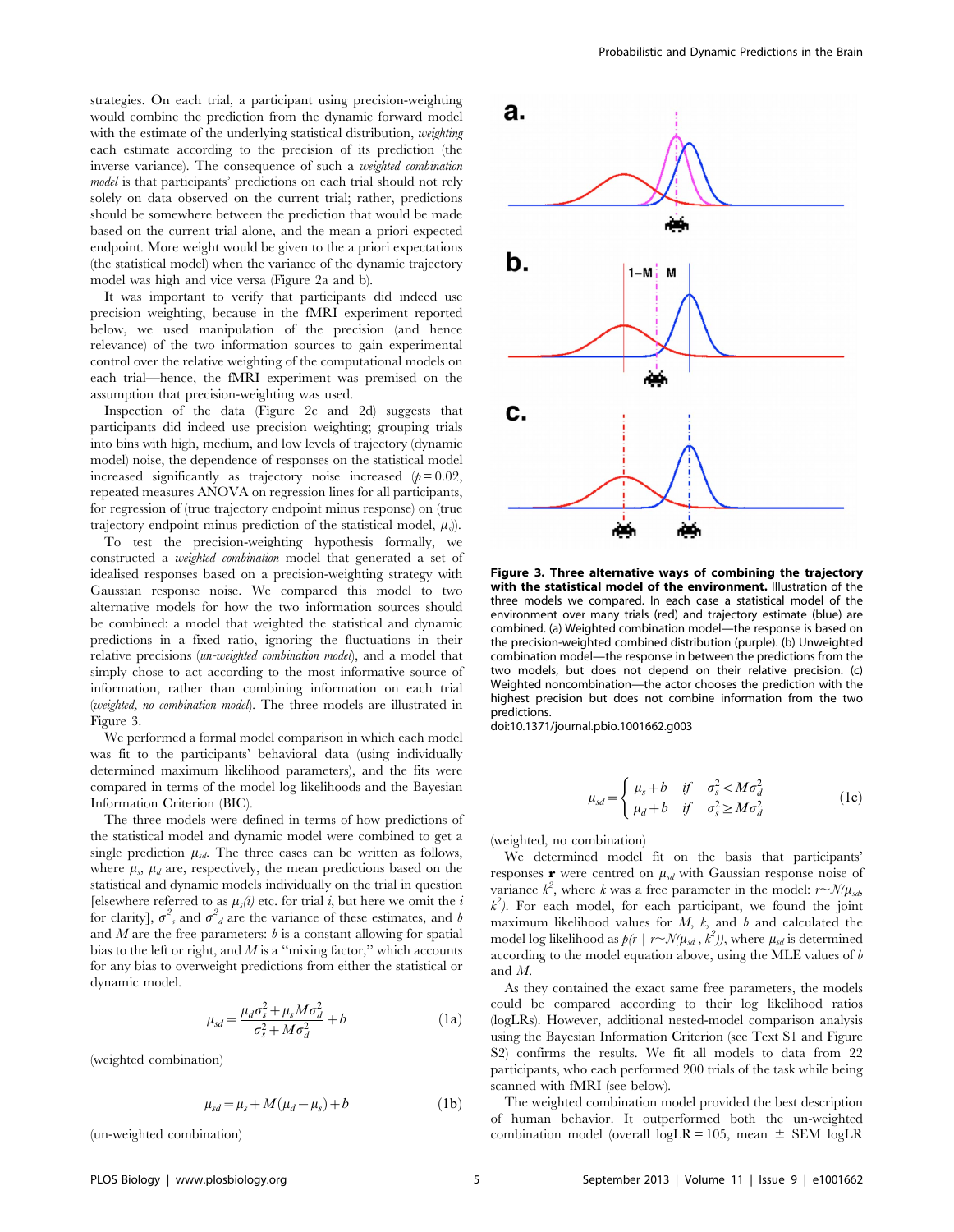for individual participants =  $4.8 \pm 0.83$ , range =  $-0.83$  to 12.9,  $logLR$   $>0$  for 20/22 participants), and the weighted noncombination model (overall logLR = 363, mean  $\pm$  SEM for individual participants =  $16.5 \pm 1.36$ , range = 7.9 to 30.6, logLR  $>0$  for all participants) (see Figure S1 and Table S1 for full results).

Note that although the alternative combination models are presented here in terms of combining spatial probability density functions over the trajectory endpoint, in fact we do not wish to assert that in the brain the two sources of information were combined only at the end of the trajectory or that this combination necessarily occurs in the spatial reference frame of endpoints' coordinates. It seems equally possible that the statistical distribution over endpoints acts as a prior over possible trajectories, constraining a process of estimating the current trajectory that unfolds as each new data point from the trajectory is observed.

In Text S1, we present a model in which the trajectory is estimated by fitting equations of motion after each observed data point as the trajectory unfolds. In this case, the role of the statistical prior is simply to constrain the set of possible trajectories (Figure S3). In this model, information from the statistical distribution and the current trajectory is truly integrated throughout the trajectory observation process. If information from all data points is linearly combined, this model gives precisely the same predictions of endpoint location (although not necessarily of intermediate locations on the trajectory) as the weighted combination model described above; hence, the behaviour described could certainly be produced by a process in which the statistical model acts as a constraint (a prior) on the trajectory estimation process itself, rather than being combined with the trajectory estimation after the fact. Indeed, since our only measure of behaviour was estimation of the endpoints, we cannot distinguish the two hypotheses.

#### Neural Correlates of the Computations

The results of the behavioral modeling indicate that participants did indeed use precision weighting. In accordance with the Bayesian principle that multiple sources of information should be reconciled according to their respective predictive values, participants (a) integrated the output of the two internal models rather than selecting one or the other (weighted combination  $\geq$  weighted noncombination) and (b) weighted the two predictive modes according to their relative precision (weighted combination  $>$  unweighted combination) on a trial-to-trial basis. This finding was the basis for the design of our fMRI experiment.

We used the fact that participants used precision-weighting to shift, parametrically, between strategies as the basis for an fMRI investigation of the neural systems underlying the computations. We reasoned that if the there are computationally specialized neural systems for the two types of prediction, activity in these systems should correlate with how behaviorally relevant that system's prediction was on a trial-to-trial basis. The fact that the weighted combination model fit the behavior of human participants better than the un-weighted combination model indicates that participants made use of each type of predictive computation parametrically, in accordance with its predictive precision. Hence we sought to identify brain regions involved in one or other predictive process as those that track the precision of the prediction for that computational strategy compared to the other, on a trial-to-trial basis.

Causing a trial-to-trial re-weighting of the two modes of information processing is a manipulation analogous to asking participants to attend to one or other aspect of a multidimensional stimulus, in order to up-regulate processing in brain networks involved with that stimulus [21–23]. A clear example of this

approach is to instruct participants to attend to faces or houses when stimuli are in fact face/house composites [24,25]. In the present design, manipulations of the relative precision of the two data sources acted essentially as an instruction to alter the relative weighting assigned to the two strategies, and hence to up- or down-regulate brain activity. Therefore, it is the trial-to-trial behavioral relevance of the two types of prediction that we expected to cause a change in the relative activity of brain systems involved in the two types of computation—particularly, we are not arguing that manipulating the precision of representations within a brain network causes gross changes in the activity of that network.

We asked two questions about how different computational strategies are implemented in the brain. First, which brain systems are involved in computing each type of prediction (dynamic/ statistical)? Second, if there are separate computationally specific neural systems for statistical models versus dynamic models, how is information from these systems integrated in the brain? To address these questions, we used functional magnetic resonance imaging (fMRI). The fMRI results below are from the same 22 participants whose behavioral performance (from the fMRI session) was analyzed above.

We analyzed the fMRI data using a general linear model, with regressors representing the precisions of the dynamic forward model and the statistical model on a trial-to-trial basis (where precision was represented as a parametric modulation of the magnitude of event-related regressors time-locked to the onset of the decision phase of the trial; see Methods). These regressors were log transformed as precision is a logarithm quantity by nature. Formally, the Jeffreys' prior for estimating a precision is uniform if the Bayesian integrals are performed over log precision; intuitively, the same information gain is achieved between precisions of 0.1 and 1, as between precisions of 1 and 10.

A third regressor representing the formation of the combined prediction (the Kullback-Liebler divergence between the statistical model and the combined prediction incorporating dynamic information—see below) was also included. A fourth regressor representing trial-to-trial accuracy (the distance between the participant's prediction and the true landing point) was also used; this regressor was orthogonalized with respect to statistical and dynamic model precision, because as behavioral results show (Figures 2 and 5e) accuracy depended on these variables. All other regressors were uncorrelated (see Methods section for details).

All four regressors were constructed as follows: brain activity was modeled using a single event (short square wave of 0.1 s duration) at the onset of the decision phase of the trial; the magnitude of these events was parametrically modulated to reflect the value of the quantity of interest (e.g., in the case of model precision, larger event magnitudes represented higher precisions). Thus, all regressors had similar temporal/frequency characteristics and represented phasic activity at the time of decision-making, rather than tonic activity over many trials. Therefore, our analysis was sensitive to brain activity associated with representations of the predictive models that were activated at the time or making a decision, rather than with steady-state, stored representations of each model. The four computational regressors were entered into a general linear model together with regressors of no interest representing the main effect of task (events as above, but with an equal magnitude on all trials) and head motion.

The reported group-level statistical maps were thresholded at  $p<0.05$  corrected for multiple comparisons at the whole brain level using cluster-based False Discovery Rate correction (see Methods)—this resulted in a minimum cluster size of 238 contiguous 2 mm<sup>3</sup> voxels at a cluster-forming threshold of  $p<0.01$  uncorrected. Additionally, we limit reporting of activations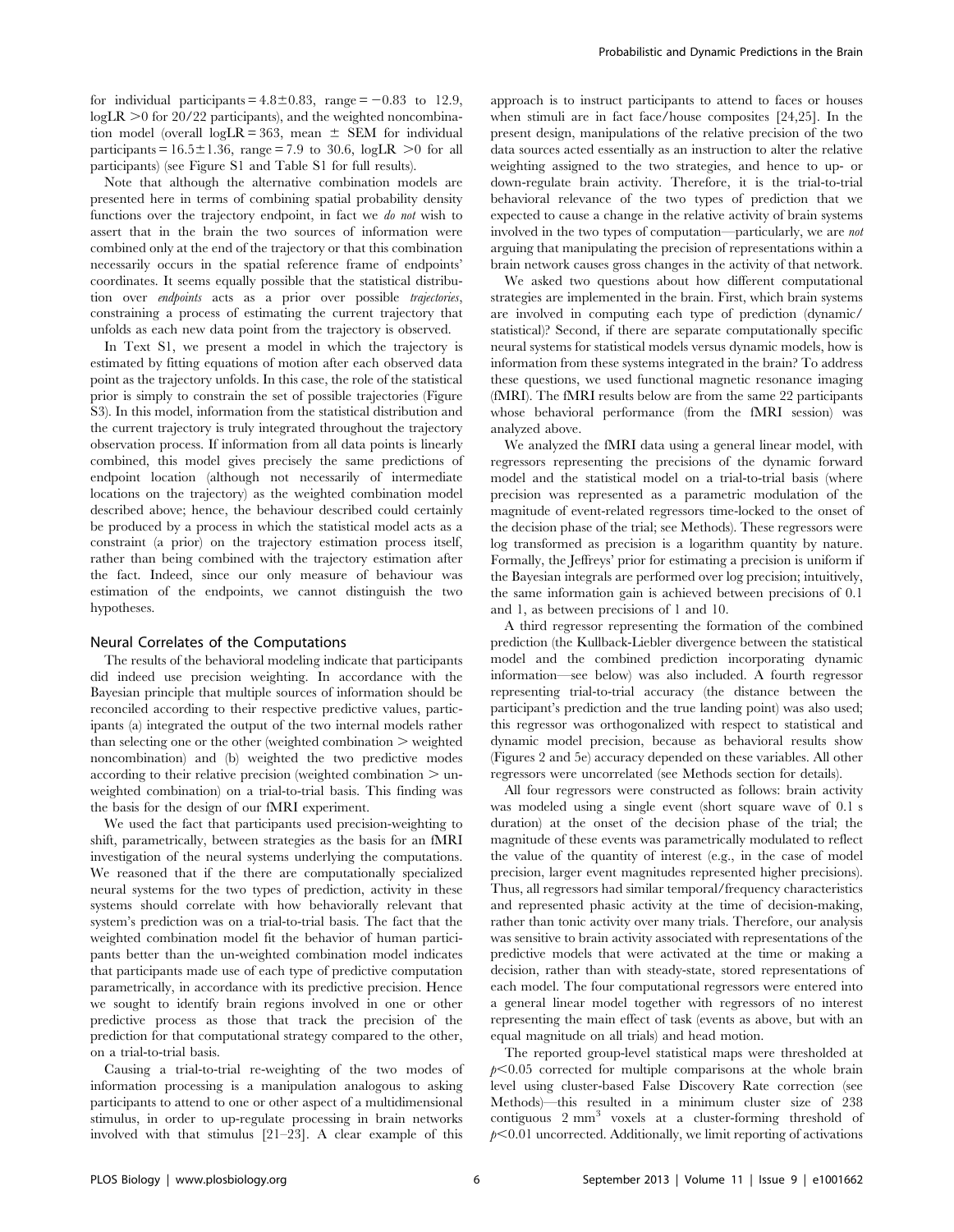in the main text to only those clusters with a peak Z-score greater than 3.1  $(p<0.001$  uncorrected). However, a full table of activations is given in Table S2.

## Dynamic Forward Modeling and Action Planning

To extrapolate the occluded part of the trajectory from the observed part, the observer must construct a dynamic forward model representing how the horizontal and vertical position of the target changes over time. Use of the dynamic forward model was correlated with increased activity in a network of connected areas including the anterior inferior parietal cortex in the region of intraparietal area AIP, the ventral premotor cortex PMv, and connected subcortical areas: Lobules VI and VIII of the cerebellum (AIP is the chief recipient of cerebellar input within IPL and IPS [26]) and the caudate/anterior putamen. These areas are shown in Figure 4 and listed in full in Table S2.

## Statistical Model and Reinforcement Learning

As well as constructing a dynamic forward model of the current trajectory, participants could use a statistical estimate of the underlying distribution to inform their predictions. This estimate of the underlying environmental statistics could be learned by a system without access to the dynamic forward model, because participants were always given feedback on the true endpoint of each trajectory.

Activity associated with preferential use of the statistical model was observed in a region more usually associated with rewardlearning and calculation of expected value: lateral orbitofrontal cortex (OFC) (Figure 5a, Table S2). This region was activated bilaterally.

# OFC Activity Is Specific to Predictions of the Statistical Model

Since activity in the reinforcement learning system is often associated with predictions of positive outcomes, it could be argued that the activity observed in the OFC and ventral striatum in relation to precision of the statistical model is simply due to an



Figure 4. Brain regions associated with the dynamic forward model. Activity correlated with the precision of prediction from the dynamic forward model. Cortical activity and subcortical activity in cerebellum and caudate. The figure shows group Z-maps for the 22 participants, thresholded at  $p$ <0.05 corrected (see Methods). A full table of activation peaks is given in Table S2. doi:10.1371/journal.pbio.1001662.g004

increased expectation of success when endpoints are drawn from a narrow generative distribution. However, increased expectation of success cannot fully explain the current results; instead, it seems that there is an intriguing dissociation between two regions that have both been associated with reward [27]: OFC and the ventral striatum. We contrasted the effects in the two regions of interest of statistical model precision, trajectory model precision, and trial-totrial accuracy (which in this analysis, unlike the analyses previously presented, was not orthogonalized with respect to the other regressors).

We found that the OFC showed a strong effect of the precision of the statistical model but no effect of trajectory precision or trialto-trial accuracy, whereas ventral striatum showed a strong effect of accuracy (Figure 5b).

Strikingly, the OFC activity was correlated only with precision of the statistical model, even though the precision of the dynamic trajectory model was a much better predictor of behavioral accuracy than the precision of the statistical model (Figure 5e). These results suggest that whereas OFC may contain a representation of reward expectation [28,29], this representation is restricted to the part of the outcome that can be inferred statistically from prior experience.

An interesting contrast may therefore be drawn between ventral striatal activity, which may be related to success expectation, because it reflects all information bearing on the likelihood of success, and OFC activity, which only reflects that part of the estimate that is furnished by the a statistical model of the underlying environment.

# Combining the Two Models

The results presented so far show that different brain systems are selectively sensitive to predictions based on the dynamic or statistical model. However, behavioral analysis suggested that participants combine the predictions of the statistical model and the dynamic trajectory model (see behavioral results). This raises the question: if the statistical model and dynamic trajectory model are combined in the brain, where and how does this happen?

To identify regions in which the statistical and dynamic predictions are combined, two approaches are possible.

First, we might test for regions containing information about both the dynamic and statistical models independently—that is, regions that are independently sensitive to both the precision of the statistical model and the dynamic model. Perhaps surprisingly, when we examined the neural networks associated with precision of the statistical and dynamic models, we found no overlap between the two neural systems (no shared voxels even at a liberal threshold of  $Z>2.3$ ; that is,  $p<0.01$  uncorrected).

Second, we might test for regions that are sensitive to the disparity between the predictions of the statistical and dynamic models. In particular, we tested for regions that were active in proportion to how much the prediction of the statistical model had to be updated, with dynamic information, to produce the combined prediction (the Kullback-Liebler divergence between the predictions of the statistical and dynamic model; see Methods). This approach stems from a predictive coding framework [1], in which observations that are well predicted result in lower neural activity than poorly predicted observations [30–32]. Hence the response of brain regions combining statistical and dynamic models should be lower if there is high concordance between the two models' predictions, and higher if there is a high disparity between the two models.

We observed activity associated with the disparity between the prediction of the statistical and combined models in the angular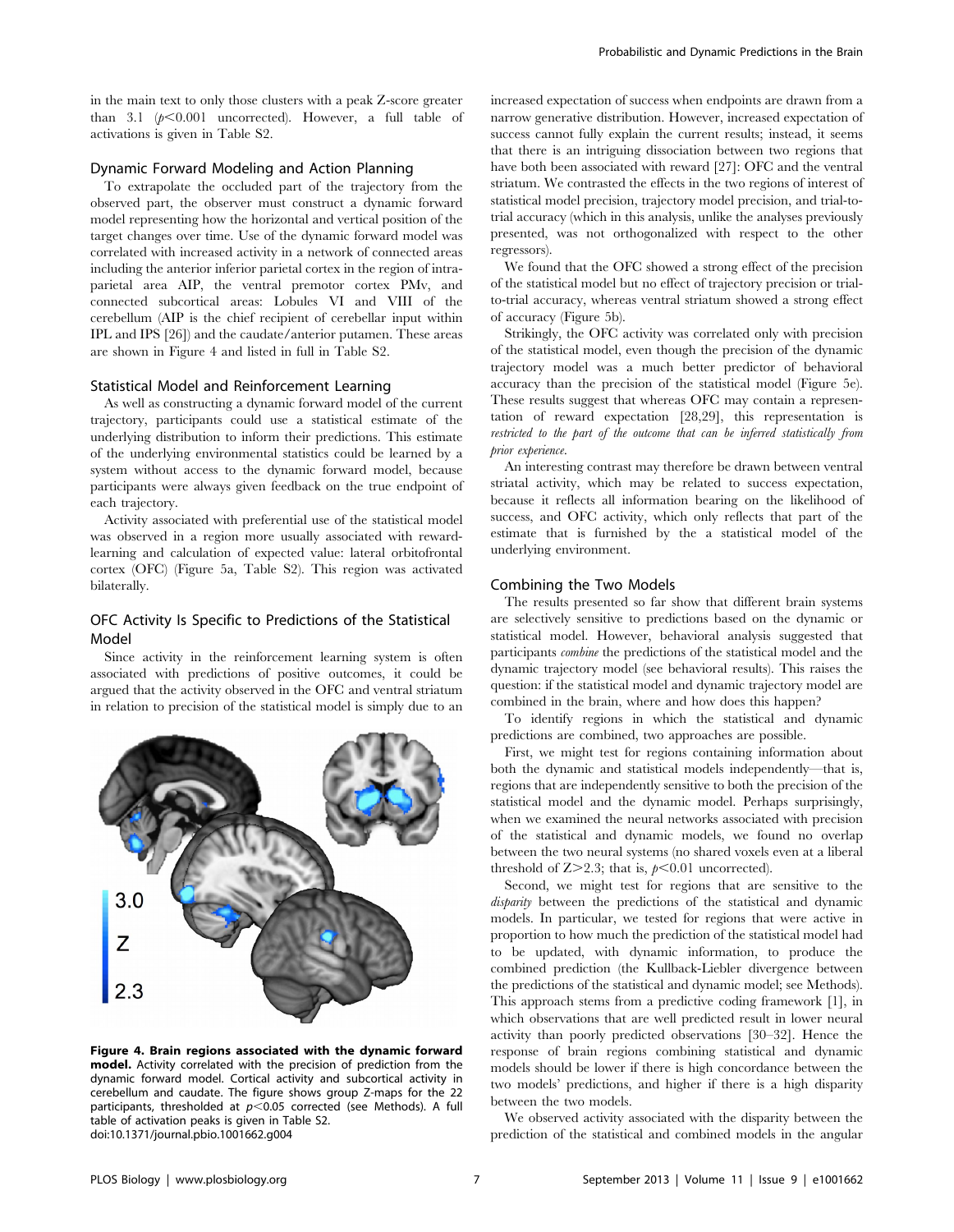

Figure 5. Activity associated with the statistical model and with accuracy. (A) Activity correlated with the precision of prediction from the statistical model. The figure shows group Z-maps for the 22 participants, thresholded at  $p<0.05$  corrected (see Methods). (B) Parameter estimates for the effect of precision of the statistical model, precision of the trajectory estimate, and trial-to-trial accuracy, for a region of interest in the orbitofrontal cortex, defined based on a meta-analysis [65]. Bars show group mean, and error bars show s.e.m. Note that although there is a significant effect of precision for the statistical model (p = 0.036, one sample t test against zero), there is no effect of accuracy per se (p = 0.82) or of the precision of the dynamic model ( $p = 0.55$ ); note, in the region of interest analysis, accuracy is not orthogonalised with respect to model precisions, so the effects of model precision are independent of variance that could also be explained by overall accuracy. This is why effect sizes look slightly different to in Figure 6. (C) Activity relating to trial-to-trial accuracy. The figure shows group Z-maps for the 22 participants, thresholded at  $p<0.05$ corrected (see Methods). Note the strong peak in the ventral striatum. Slice location is  $y = 6$ , peak effect at 20, 6, -10, Z = 4.8. In the whole brain analysis, accuracy was orthogonalised with respect to the model precisions, with which it was correlated (as in panel E). (D) Parameter estimates as in (B), but for a region of interest in the ventral striatum, defined using the nucleus accumbens mask from the Harvard-Oxford atlas, available in FSL (www.fmrib.ox.ac.uk/fsl). Note that this ROI is strongly affected by overall accuracy ( $p = 0.0015$ , one sample t test against zero) but not by the precision of the statistical ( $p = 0.23$ ) or dynamic ( $p = 0.61$ ) models. (E) Behavioral effects of precision of the statistical model and trajectory estimate on accuracy. Bars show group mean  $\pm$  s.e.m. effect size from a multiple regression of accuracy on precisions for the two models. The effect of precision for both the statistical and dynamic models were significant (t test versus zero,  $p<$  0.01 and  $p<$  0.0001, respectively), but the effect of dynamic model precision was much greater (paired t test,  $p<0.0001$ ). doi:10.1371/journal.pbio.1001662.g005

gyrus of the IPL, the posterior cingulate cortex, and the putamen (see Table S2 and Figure 6a).

A brain region that forms the combined prediction should have access to the predictions of the statistical model itself. However, none of the regions identified as possible sites of combination were active in proportion to the precision of the statistical model as defined in our analysis above. A possible reason for this would be if the statistical model was coded in the tonic firing, or synaptic efficacy of neurons that are responsive to the trajectory (as we tested only for phasic effects of the precision at the time of decision-making). For example, we might hypothesise that statistical-model-based constraints on the possible sets of motion parameters would be represented by top-down up-regulation of networks of neurons representing the more likely trajectories (we present such a model in Text S1 and Figure S3). In this case, the statistical model could be represented in a region that calculates the dynamic model, but there would not necessarily be a phasic fMRI response correlated with the precision of the statistical model at the time of the decision.

Although a bulk average signal such as BOLD may not be directly sensitive to complex neural coding patterns, it is nevertheless possible to infer the presence of this neural information indirectly, by demonstrating that changes to this complex code are associated with increased BOLD activity. This change-related activity has been used to demonstrate the encoding of specific visual objects [33,34], actions [35], words [36], and numbers [37] and locations, amongst many other examples.

We therefore tested for representations of the statistical model in each of the possible convergence sites (regions with activity proportional to the KL divergence between statistical and combined predictions) by defining two regressors that captured changes in the statistical model from trial to trial: The KL divergence between the predictions of the statistical model on the current and subsequent trials (see Methods) and the simple unsigned change in the mean prediction of the statistical model. Note that because veridical feedback on the landing point was given after each trial, these updates in the statistical model could be, but were not necessarily, calculated without reference to dynamic predictions.

We tested for effects of each of these regressors within the regions in which activity correlated with the prediction error between statistical and combined predictions, identified above: the angular gyrus, putamen, and posterior cingulate. In each case we defined a region of interest as the cluster of voxels with  $p<0.01$ uncorrected, identified in the whole brain analysis for the prediction error signal above.

Activity in the angular gyrus was significantly correlated with both these regressors (Figure 6b)—a  $t$  test for the mean activity in the angular gyrus ROI revealed significant effects of the trial-totrial KL divergence in the statistical model  $(p= 0.0047)$  and the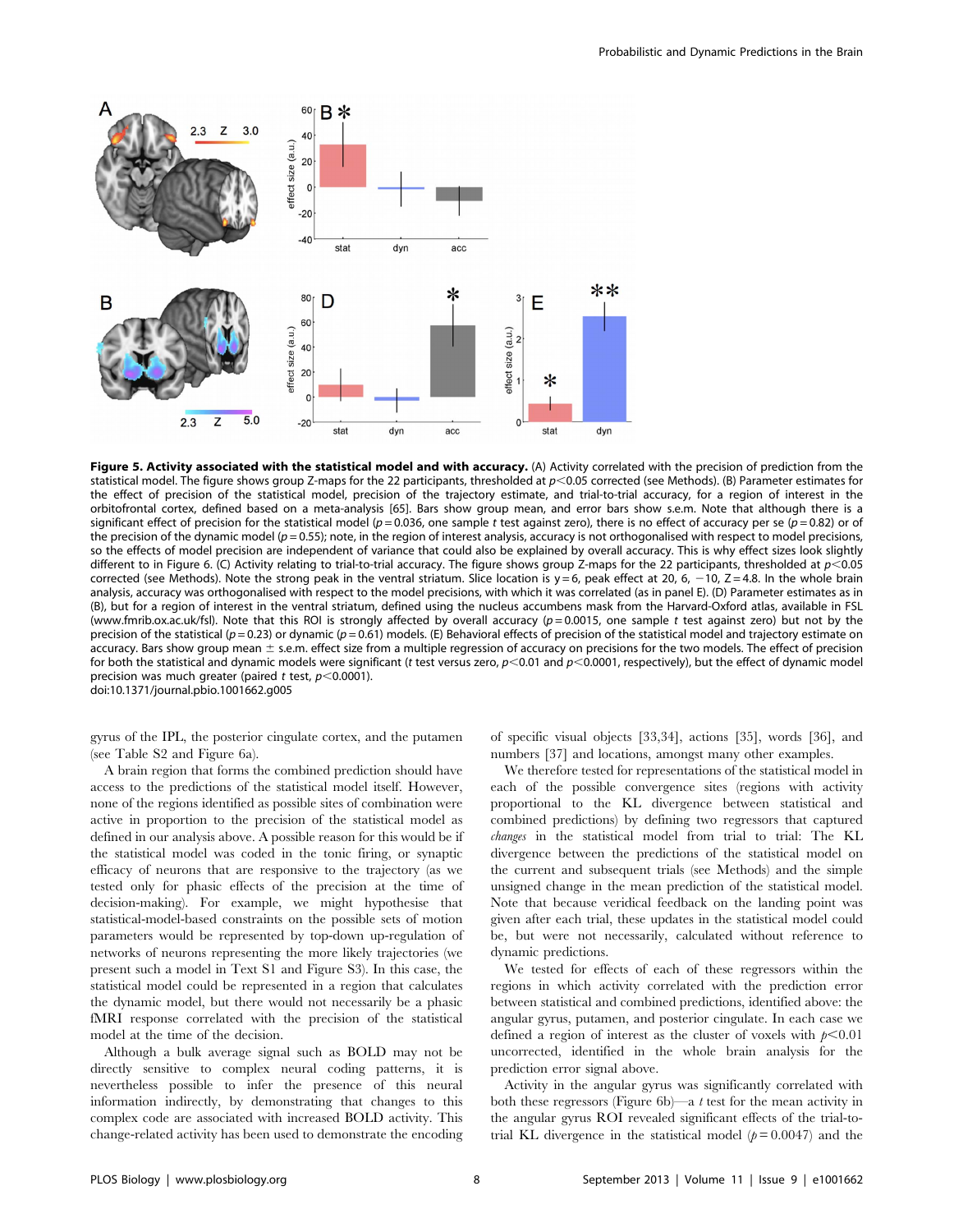

Figure 6. Angular gyrus is a possible site for the formation of the combined prediction. (A) Activity correlated with the degree to which the statistical model must be updated with dynamic information to obtain the combined predictions:  $D_{KL}(\mathcal{N}_{sd}||\mathcal{N}_s)$  as defined in Equation 3. This statistical map shows results corrected for multiple comparisons using cluster-based correction as described in the Methods section. A full table of activation peaks is given in Table S2. (B) Effects for three measures involving the statistical model, in the angular gyrus. An ROI was defined in the angular gyrus, as all voxels with  $p<0.01$  for the effect of divergence between the statistical and combined models,  $D_{KL}(\mathcal{N}_{sd}||\mathcal{N}_s)$  as defined in Equation 3. The group effect is plotted, within this ROI for (i) the degree to which the statistical model must be updated with dynamic information to form the combined prediction  $D_{KL}(\mathcal{N}_{sd}||\mathcal{N}_s)$ —this was the contrast based on which the ROI was defined so suffers from selection bias—the result is replotted here only for reference; (ii) the degree to which the statistical model is updated between trials,  $D_{KL}(\mathcal{N}_{s,t+1}||\mathcal{N}_{s,t})$  as defined in Equation 4; and (iii) the change in the mean prediction of the statistical model between trials,  $\Delta \mu$  as defined in Equation 5. (C) Diffusion tractography from angular gyrus. Figure shows probabilistic tractography results for a group of 65 subjects, showing the connections of the region in angular gyrus that was active during updating of the statistical model. Connectivity to lateral OFC via the superior longitudinal fasicle can clearly be seen. The image shows, in green, the strength of connectivity of the functionally identified angular gyrus region to each voxel, defined as the average number of ''particles'' originating in the angular gyrus region which pass through each voxel. The image is thresholded at 1% of total ''particles'' (minimum) and 10% (maximum). The red region in OFC is the area significantly correlated with the trial-to-trial precision of the statistical model. doi:10.1371/journal.pbio.1001662.g006

change in the mean prediction of the statistical model  $(p= 0.043)$ . These effects were not present in the putamen ROI  $(p= 0.24,$  $p = 0.29$  or the posterior cingulate ROI ( $p = 0.15$ ,  $p = 0.93$ ).

It is particularly striking that the putative site of convergence in the angular gyrus, which is sensitive to the KL divergence between statistical and combined predictions, is also sensitive to two independently defined regressors that depend on knowledge of the statistical model's predictions (the KL divergence in the statistical model from trial to trial, and the change in its mean prediction), as well as to the disparity (KL divergence), because these latter effects survive even when the regressors are orthogonalized with respect to the KL divergence between the statistical and combined models  $(p= 0.022, p= 0.047,$  respectively—single sample t test against zero).

# Angular Gyrus as a Site of Convergence: Connectivity with OFC

It was notable that distinct regions of parietal cortex were associated with trajectory prediction and updating of the statistical model. In particular, the angular gyrus in the posterior inferior parietal lobule (IPL) was active during updating; the angular gyrus is distinct from the more anterior AIP region that we had seen activated in association with trajectory prediction, although the regions are interconnected [38,39].

Anatomically, the angular gyrus is well placed to provide a bridge for statistical information calculated in frontal striatal systems to reach action maps in parietal cortex. The corresponding region in the macaque, also in the posterior IPL, is distinguished from all other parietal regions by its possession of connections with the lateral OFC [40]; in other words, the same region that we had seen was activated in proportion to the precision of the statistical model (Figure 5a). The connections are reciprocal [40].

Because the connections between posterior IPL (angular gyrus homologue) and lateral OFC are carried in a distinct fascicle in the macaque, the third branch of the superior longitudinal fascicle (SLF III), we were able to use diffusion-weighted imaging and tractography to test for evidence of angular gyrus-lateral OFC connectivity in human subjects. We confirmed that this was the case for the particular region in which activity was associated with the disparity between the statistical and combined predictions by running diffusion tractography on a database of 65 participants, from the region identified in the fMRI experiment above (see Figure 6c).

## **Discussion**

Traditionally, systems neuroscience has focussed on contrasting different behaviors, tasks, or stimulus types. In contrast, an emerging [2,4] computational view of systems neuroscience suggests that brain systems may be better characterized by the types of internal models they employ, than by the behavioral domains in which they are commonly engaged.

In this study we investigated computational specialization directly by controlling the type of information available to participants, and hence the strategies they could use, in the context of a single goal (predicting the endpoint of a space invader's trajectory). By manipulating their predictive power, we investigated whether different computational strategies for performing the same task recruited different neural systems. Strikingly, we found that each computational domain recruited brain networks that are typically involved in tasks that are computationally similar, but behaviorally dissimilar, to components of the current task. There was preferential involvement of the motoric/action planning regions when participants used a dynamic model to make predictions, and preferential involvement of the reinforcement learning system, particularly lateral OFC, when a statistical model was used. This dissociation occurred even though on all trials participants were making a single behavioural response based on the two predictions.

#### Brain Networks with Computational Specificity

In this experiment, we set out to test whether two types of predictive model—dynamic and probabilistic—were associated with different brain systems. We found that there were indeed brain systems computationally specialized for the two types of prediction. These brain systems have generally been associated with different behavioral domains—but those behavioral domains can also be distinguished in terms of the computations involved.

In the current paradigm, dynamic modeling was applied to prediction of a perceptual trajectory, but it was associated with activity in a network of brain areas that have generally been associated with object-directed reaching [41,42], and with the motor system more generally. Trajectory extrapolation is computationally similar to motor control in that both require a dynamic forward model in which the position of an object (or body part) is represented and extrapolated using an estimate of the rate of displacement. Perceptual trajectory extrapolation has previously been show to activate a similar network to objectdirected reaching [14,15,43]; the present results suggest that the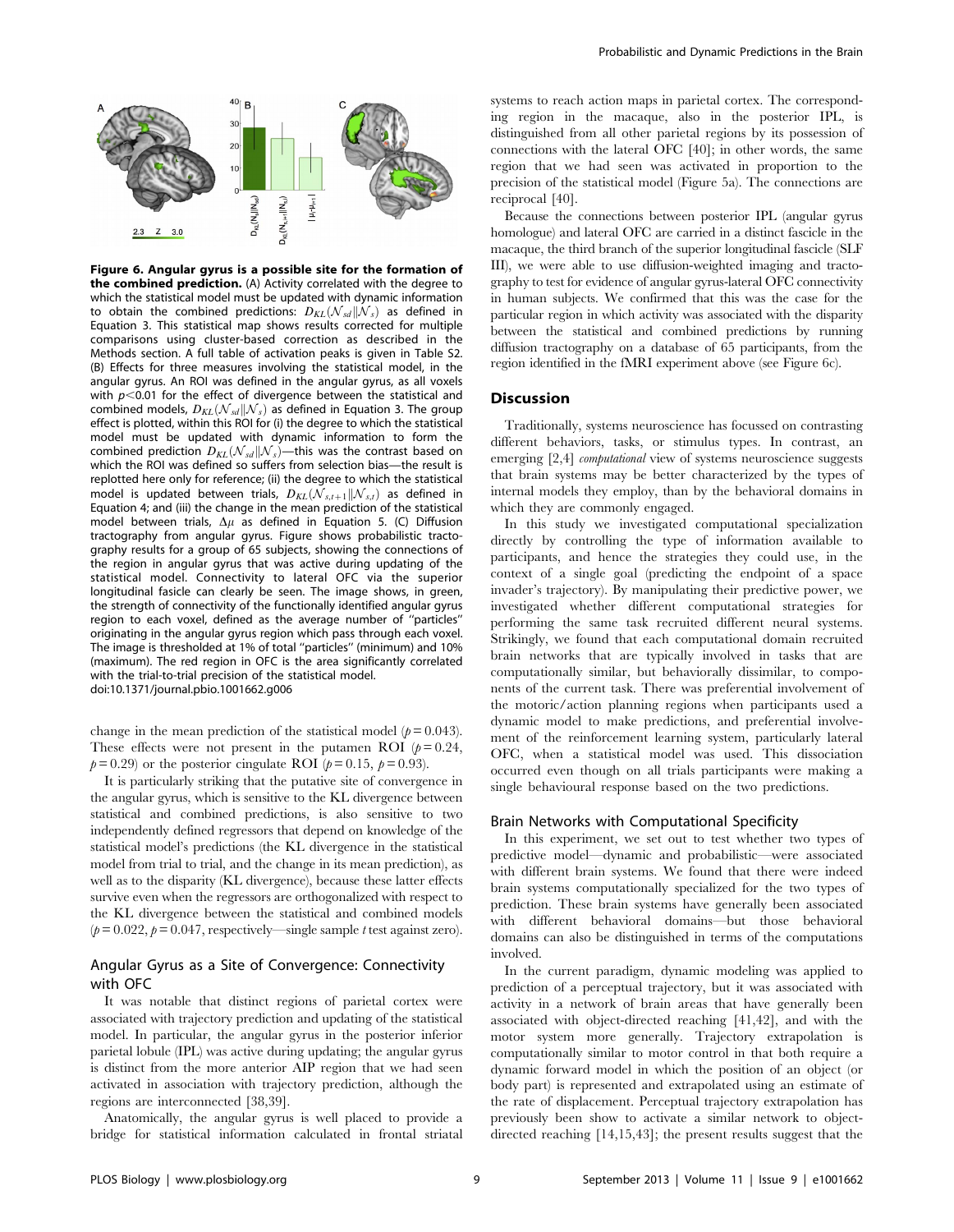network might always be active whenever a dynamic forward model is employed.

In contrast, statistical prediction was associated with activity in the lateral OFC, a region more commonly associated with the learning of reward and value [44]. However, the computations involved in reinforcement learning tasks are similar to those involved in learning the statistical model in this task: The statistical model over past endpoints forms a probabilistic prediction for future endpoints, which can be updated via a prediction error when the true landing position is observed. Similar to rewardlearning paradigms, learning of the statistical model occurs in discrete steps and the resulting model consists of probabilities assigned to different outcomes.

Interestingly, although in the present study expected value can be predicted by two computational mechanisms, OFC activity is specific to one of them: there is a specific relationship between OFC and the precision of the statistical model of the underlying environment. This suggests the hypothesis that the OFC may be specialized to encode expectations about environmental events that are inferred statistically from prior experience, in general—in other words, activity in the OFC may not be indicative of the type of information that is represented (value) but of how the information was inferred (statistically, from discrete events, with an expectation that future events are nondeterministically sampled from that distribution).

Although we have considered our findings in terms of different forms of computations, it is also possible to describe the two sets of activity in terms of the Bayesian concepts of prior and likelihoods. Indeed, it has previously been claimed that prior knowledge might be represented in OFC [45]. However, although in the present study the statistical model plays the role of a Bayesian prior and the dynamic model corresponds to the Bayesian likelihood, it is unlikely that the role each type of prediction plays in Bayesian inference determines which brain structures calculate that model; rather, both priors and likelihoods may be expressed throughout the brain depending on the type of information being modelled. In contrast to the statistical prior expressed in the OFC in the current study, modality-specific priors may be acquired and expressed within modality-specific cortex. For example, the distribution of orientation-tuned receptive field in primary visual cortex reflects the range of distributions experienced in visual development [46,47], whereas in auditory cortex, categorical activation of neurons reveals priors in the acoustic structure of human speech [48,49]; auditory priors as expressing in primary auditory cortex can even be rapidly adjusted to maximize the posterior discriminability of behaviourally relevant sounds [50].

#### Integrating Predictions

Bayesian theory suggests that when two sources of information are available, they should be combined. Behavioural analysis confirmed that participants did indeed combine statistical and dynamic models in the current task, making use of both on any given trial. We therefore asked where in the brain predictions from two computationally and neurally distinct systems could be combined.

The present results suggest the parietal cortex as a site of integration for the two predictions. A network of areas centered around the IPS was active during trajectory prediction, whereas a specific region in angular gyrus, which has connections to the lateral OFC, was sensitive both to the disparity between statistical and combined predictions, and to updating of the statistical model.

This finding is analogous to previous observations [51,52] that motoric regions of cortex show reward prediction error signals in tasks in which the level of reward is determined by the choice of action. It illustrates that dynamic predictions made in the motor system can nonetheless be informed by knowledge of the statistical properties of the environment, even if the key brain regions involved in calculating the statistical model lie elsewhere (in the present experiment, use of the statistical model was associated with activity in a region of lateral OFC that has connections to the proposed integration site in the angular gyrus; see Figure 6c).

The parietal cortex is an appealing substrate for integrating predictions because it contains a response-relevant reference frame: IPS is structured as a series of action-centered, spatial representations that might be accessed by environmental statistical models or dynamic forward models (see Culham and Valyear 2006 [53] for review). Notably signals have been observed in the IPS, albeit in separate experiments, which reflect the learning of reward statistics and the forward dynamics of motor control. Neurons in parietal reach region must access dynamic motor predictions as they represent arm position with zero lag feedback [54]. Similarly neurons in the lateral intraparietal area (LIP) update their receptive fields predictively prior to a saccade [42]. However, LIP neurons also reflect statistical prior expectations of the reward value associated with possible saccadic responses [55– 57]; these expectations are learned over many previous experiences. It is even suggested that different prior experiences may combine in a statistically optimal fashion to predict pre-saccadic LIP firing [58]. Furthermore, IPL has been linked to the updating of internal models even in an abstract, nonmotoric frame of reference [59].

Another situation where it has been clear that the same computation might be performed separately in two different places is in the context of model-based and model-free learning. Indeed, when subjects are performing tasks that can be performed in a model-based or model-free manner, outcome signals in the ventral striatum reflect the integrated prediction of both modelling strategies [60]. Here we have shown how two computations may be combined when a single action is to be selected, and they may do so in cortical regions that prepare the actions themselves.

Because of its topographic mapping and close links to motor output, the IPS has been used extensively as a model system for investigating factors driving behavior. This is of particular importance in single unit studies, which must necessarily focus on a small region of cortex. Cellular activity in the IPS is therefore characterized in exquisite detail in terms of the computational variables found therein. It is unlikely, however, that the IPS is solely itself responsible for the processing underlying these computations. The present results suggest a hypothesis that inputs to IPS could derive from distinct networks, depending on their computational nature.

## Methods

Twenty-two participants (11 females, mean age 28 years, age range 24–35 years) completed the behavioural training and fMRI parts of the experiment. All participants gave informed consent in accordance with the National Health Service Oxfordshire Central Office for Research Ethics Committees (07/Q1603/11).

### Task

The trajectory extrapolation task was as described above: participants observed a noisy trajectory and extrapolated to guess where the endpoint of the trajectory would fall. They moved a cursor to the predicted endpoint by holding down buttons for leftwards or rightwards movement and pressing a third button to finalize their response. After they responded, participants were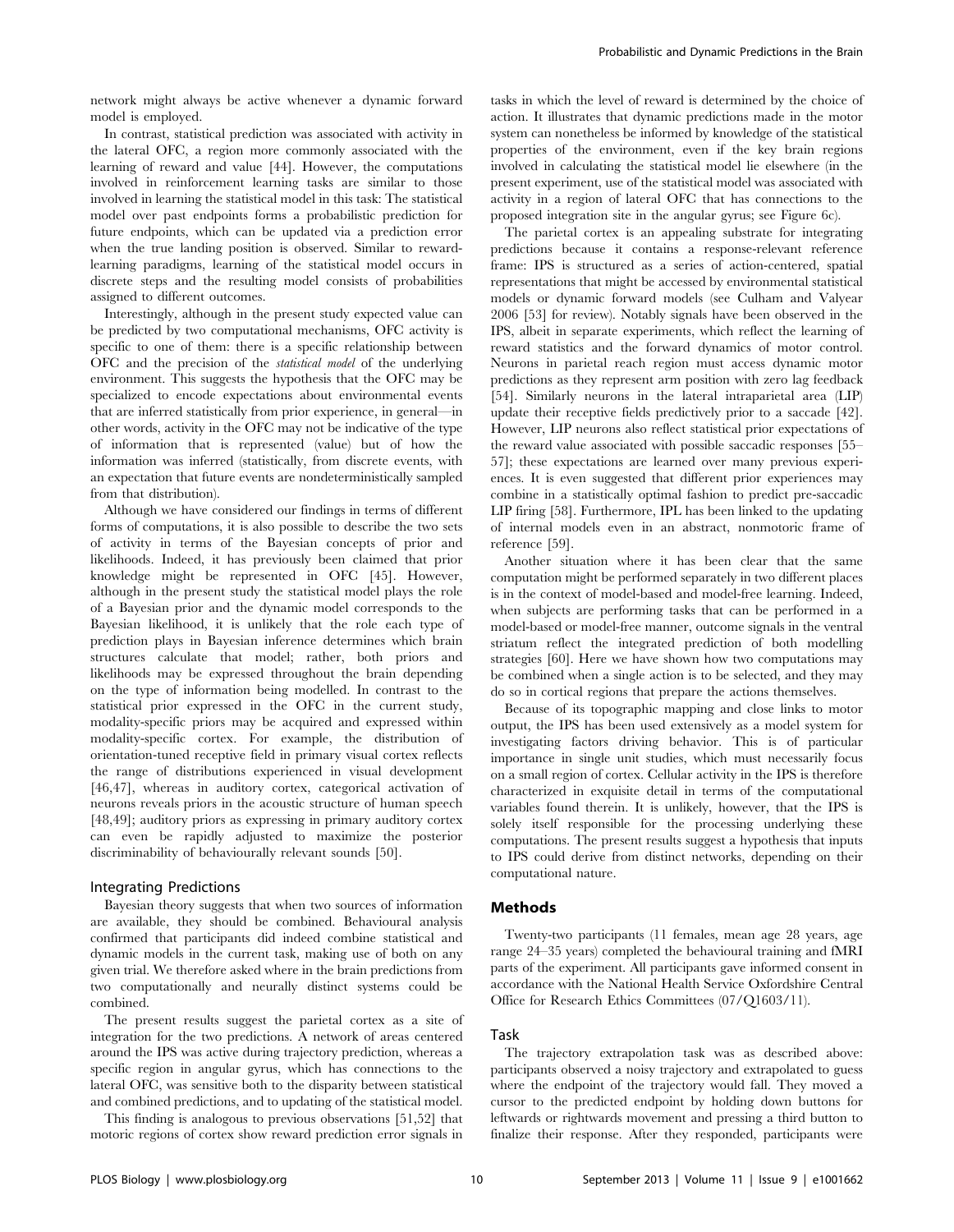given feedback as the target reappeared at its true endpoint. The timing of each trial was as follows—duration of the trajectory (40 samples altogether) was 6 s. Participants were able to respond from the moment the space invader disappeared behind the occluder. Feedback was given immediately after the response was made. fMRI responses were modeled based on a single timepoint, the onset of the response period (the point at which the space invader went behind the occluder).

Trajectories were generated as follows: endpoints were selected from a Gaussian distribution (the mean and variance of which changed every 20–40 trials, independently). After the endpoint was selected, a value for the acceleration in  $x$  (i.e., the curvature of the trajectory) was randomly selected from a uniform distribution that was defined such that the minimum possible acceleration magnitude was zero (straight vertical trajectory) and the maximum acceleration (either leftwards or rightwards) was such that the trajectory encompassed 50% of the horizontal screen width. Trajectories that went off the edge of the screen were discarded.

This method of generating trajectories meant that a given endpoint could be associated with any value of horizontal acceleration and hence, any start point at the top of the screen. Naturally, if any two values out of endpoint, acceleration, and start point were known, the third could be predicted. However, both start point and acceleration would have to be estimated to predict the endpoint, and similarly prior knowledge of the endpoint could only constrain the joint choice of start point and acceleration, not the individual values.

#### Protocol

Each participant completed three task phases: first a behavioral training block of 40 trials in which the trajectories had no noise added, so they could learn the general shape of trajectories; second, a further 310 trials of training to familiarize them with the task environment; and third, an fMRI session of 220 trials. The first 20 of these trials had no trajectory noise, to remind participants of the shape of trajectories. These 20 trials were excluded from fMRI analysis.

Participants were not informed that there was a statistical distribution of trajectory endpoints across trials, nor that this distribution changed over time. However, informal debriefing conversations suggested that most participants did in fact notice that there was a statistical pattern to the endpoints, at least some of the time.

Although the precision of the underlying distribution and the trajectory varied independently from trial-to-trial, across the experiment the variance of the endpoints' distribution and the variance of the white noise in the trajectory were of the same order of magnitude—the standard deviation of trajectory data points about the smooth curve of the underlying (generative) trajectory was (averaged across the 200 fMRI trials) 0.67 of the average standard deviation of trajectory endpoints around their generative mean. In modeling the relative weight given to information sources, we took account of possible differences between subjects in the accuracy of estimating each model, by fitting a ''weighting factor" to the data  $(M \text{ in the equations } 1a-c \text{ above}).$ 

#### Bayesian Ideal Observer

Because the distribution of endpoints changed over time, we could not assume that participants knew the true distribution. We therefore constructed a Bayesian computer participant, which learned about the position and variance of the statistical distribution of endpoint from the same information that human participants were given, and we used its ''beliefs'' to model what participants should know/believe about the endpoints' distribution on a trial-to-trial basis. The Bayesian computer participant is described in detail in Text S1. Here we give a brief summary.

Like all Bayesian models, our computer participant was supplied with a model of the structure of the environment: it "knew" that trajectory endpoints were generated from a Gaussian distribution with unknown mean and variance, and that these parameters could independently jump to totally new values. We did not model how participants would learn these meta-parameters or ''rules of the game,'' but focused on the period in which they were already well-learned: by the time participants started the fMRI session, they had had an extensive training session (350 trials, 1 hour) to familiarize them with the task environment. We assumed that knowledge of the task structure (distributions were Gaussian, etc.) was transferred from the training to test session, but that estimates of the parameters of the environment (the location and variance of the statistical distribution) were not; this simplifying assumption was introduced as we could not be sure how participants learned in the training session (when they were also learning the structure of the environment) nor how quickly this learning would decay in the several hours/overnight gap between training and test sessions.

The model used an iterative process, which was updated once for each experimental trial, to estimate the values of four free parameters of the endpoints' distribution (free parameters are simply those parameters whose values are estimated from the data): the distribution mean  $\mu_s$  (i) on each trial i, the standard deviation  $\sigma_s(i)$ , and the independent probabilities  $\alpha_\mu$  and  $\alpha_\sigma$  that  $\mu_s(i)$  and  $\sigma_s(i)$ , respectively, would jump to new values on a given trial. To estimate the parameters, it calculated the likelihood of the current data point given each possible set of parameters  $\{\mu_s(i),\}$  $\sigma_s(i)$ ,  $\alpha_\mu$ ,  $\alpha_\sigma$ }, and inverted this using Bayes' rule to find the likelihood of the parameters, given the data point:

$$
p(\mu_s(i), \sigma_s(i), \alpha_\mu, \alpha_\sigma | x(i))
$$
  
=  $p(x(i) | \mu_s(i), \sigma_s(i), \alpha_\mu, \alpha_\sigma) p(\mu_s(i), \sigma_s(i), \alpha_\mu, \alpha_\sigma).$  (2)

Initially (before the first trial of the experiment) the model assigned equal probabilities to all values of the parameters, so  $p(\mu_s(i), \sigma_s(i), \alpha_\mu, \alpha_\sigma)$  was uniformly distributed across all sets of  $\{\mu_s(i), \sigma_s(i), \alpha_\mu, \alpha_\sigma\}$ . After one trial, the probability of each set of parameters  $\{\mu_s(i), \sigma_s(i), \alpha_\mu, \alpha_\sigma\}$  was updated using Bayes' rule as in equation 1, to give a posterior probability that  $\{\mu_s(i), \sigma_s(i), \alpha_\mu, \alpha_\sigma\}$ were the true parameters of the distribution. On the next trial, the prior probability of each set of parameters  $p(\mu_s(i), \sigma_s(i), \alpha_\mu, \alpha_\sigma)$  was calculated from the posterior of the first trial, using a ''leaky'' step in which the possibility of a jump in parameter values (as estimated by  $\alpha_{\mu}$  and  $\alpha_{\sigma}$ ) was taken into account.

We used the estimates of  $\mu_s(i)$  and  $\sigma_s(i)$  from the Bayesian computer participant both in the modeling of how people combine the statistical and dynamic models' predictions (above) and in the fMRI analysis.

## fMRI Data Collection and Analysis

In the fMRI block, trial timing was as follows: trajectory observation period lasted 6 s; response was freely timed and took about 1 s on average; and feedback was shown for 500 ms and there was a Poisson-jittered inter trial interval, with a mean ITI of 6 s and the range truncated at 2–12 s.

fMRI data were collected on a Siemens Trio 3 Tesla scanner using an EPI protocol optimized to reduce signal dropout in the inferior frontal cortex [61], with full brain coverage at a resolution of  $3\times3\times3$  mm and a temporal resolution of 3.0 s. fMRI data were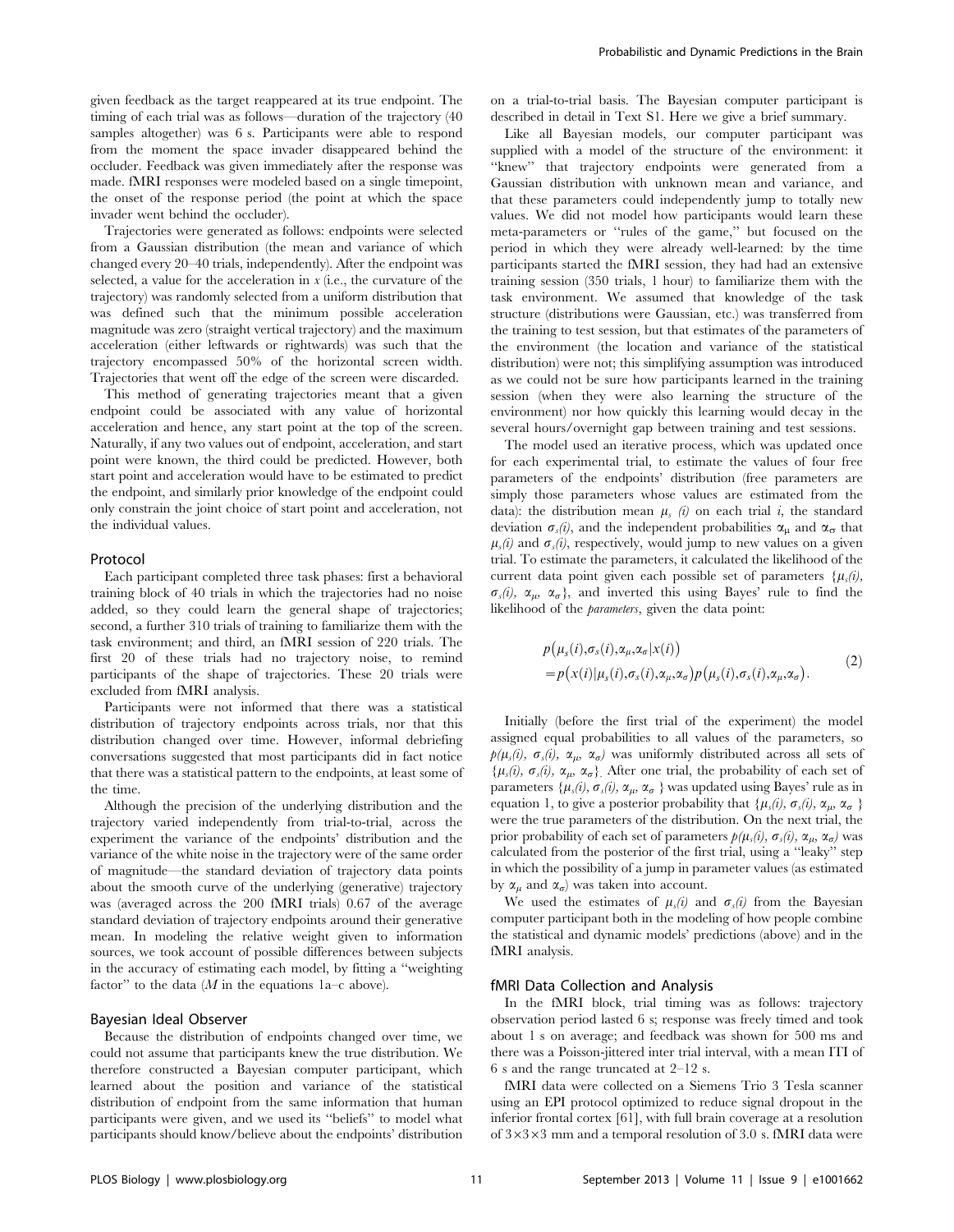analyzed using tools from FMRIB software library, FSL [62]: the individual functional images were fieldmap corrected, skullstripped, and smoothed with a Gaussian kernel at FWHM 8 mm. For group statistics, individual images were registered into MNI space using nonlinear registration tool FNIRT.

fMRI analysis was performed on each individual participant's data using FEAT (from FSL) using a general linear model as described in the main text. The regressors were uncorrelated (correlations: statistical model precision versus dynamic model precision,  $r = -0.0025$ ,  $p = 0.97$ ; statistical model precision versus statistical model update,  $r = 0.11$ ,  $p = 0.10$ ; trajectory model precision versus statistical model update,  $r = 0.040$ ,  $p = 0.57$ ) apart from the regressor representing behavioural accuracy, which was significantly correlated with dynamic model precision  $(r = 0.32)$ ,  $p<0.00005$ ). This behavioural accuracy regressor was therefore orthogonalized with respect to other regressors in some analyses as described in the Results section.

At the individual subjects level, regressors in the General Linear Model were defined as the log precision of the statistical and dynamic models, the update of the statistical model (defined as the log KL divergence between the statistical model on the current trial and the next trial as in Equation 4), and the accuracy of the response (the distance in terms of % screen width from the point at which the participant placed the cursor, to the actual endpoint of the underlying trajectory). In some analyses this accuracy regressor was orthogonalized with respect to all other regressors, as stated in the Results section. Contrasts were defined as each regressor minus implicit baseline—that is, the test statistic reported for each regressor is simply the Beta value for that regressor derived from a General Linear Model analysis of the fMRI data.

The measure of disparity between the statistical and combined models was defined as the Kullback Liebler (KL) divergence between the probability distribution of landing points across space based on the statistical model and the distribution based on the combined prediction, incorporating the dynamic model on each trial:

$$
D_{KL}(\mathcal{N}_{sd}||\mathcal{N}_s) = \sum_{x} p(x_i|N_{sd}) \log \frac{p(x_i|N_{sd})}{p(x_i|N_s)}.
$$
 (3)

In Equation 3,  $\mathcal{N}_s$  and  $\mathcal{N}_{sd}$  denote the propositions that the In Equation 5,  $\mathcal{N} \mathbf{y}$  and  $\mathcal{N} \mathbf{y}$  denote the propositions that the landing point on trial *i*,  $x_i$  follows a normal distribution  $N(\mu_s, \sigma_s^2)$ or  $N(\mu_{sd}, \sigma_{sd}^2)$  —that is, based on the statistical model alone or on the combined prediction from the statistical and dynamic models, respectively.  $p(x_i|N_s)$  and  $p(x_i|N_{sd})$  are therefore spatial probability distributions—that is, the probability that each point in space will be the landing point.

The KL divergence between the statistical model on the current and subsequent trials (used to identify steady-state representations of the statistical model) was defined as follows:

$$
D_{KL}(\mathcal{N}_{s,t+1}||\mathcal{N}_{s,t}) = \sum_{x} p(x_i|\mathcal{N}_{s,t+1}) \log \frac{p(x_i|\mathcal{N}_{s,t+1})}{p(x_i|\mathcal{N}_{s,t})}, \quad (4)
$$

where  $\mathcal{N}_{s,t}$  and  $\mathcal{N}_{s,t+1}$  denote the propositions that the landing point on trial *i*,  $x_i$ , follows a normal distribution)  $N(\mu_{s,i}, \sigma_{s,i}^2)$  or)  $N(\mu_{s,i+1}, \sigma_{s,i+1}^2)$ —that is, based on the statistical model at trial is or  $i+1$ , respectively.

The unsigned change in the mean prediction of the statistical model was defined as:

$$
\Delta \mu = |\mu_{s,i+1} - \mu_{s,i}|,\tag{5}
$$

where  $\mu_{s,i}$  is the value of  $\mu_s$  on trial i, etc.

Group analysis was done using a random effects model in FEAT. Z (Gaussianised T/F) statistic images were thresholded using clusters determined by voxelwise  $p<0.01$  (uncorrected) and a corrected cluster significance threshold of  $p = 0.05$  [63]. All statistical maps (figures) and tables show voxelwise statistics (Zscores), which pass False Discovery Rate correction for multiple comparisons at the whole brain level. Cluster-extent-based false discovery rate was determined using Monte Carlo simulations of a Gaussian random field, matched in size and shape to the MNI brain and with a smoothing kernel of 8 mm (as used in our data analysis), done using the AlphaSim tool distributed with AFNI [64]. Using a cluster forming threshold of  $Z>2.3$  ( $p<0.01$ ), the minimum cluster size necessary to ensure a false discovery rate of  $\alpha$  = 0.05 is 238 voxels (in 2 mm MNI space)—hence, only clusters with more than 238 contiguous voxels at this threshold are reported. We imposed an additional criterion of peak Z-score greater than 3.1 ( $p<0.001$  uncorrected) for reporting of clusters in the main text, although all clusters surviving the extent threshold above are reported in Table S2.

#### Supporting Information

Figure S1 Model fitting results. (a) Log likelihood ratio for the two alternative models, the unweighted model and noncombined model, versus the weighted combination model (if the models were equally likely given the data, the logLR would be zero). Participants are ordered according to the log likelihood ratio for weighted versus unweighted model. (b) Maximum likelihood parameters for the three models. The maximum likelihood values for the three free parameters,  $M$ ,  $k$ ,  $b$  are shown for each modelweighted combination (green), unweighted combination (blue), weighted noncombination (red). Each dot is one participant. Note that  $M$  had a different range in the three models—in the unweighted combination model  $M$  ranged from 0 to 1, whereas in the weighted combination and weighted no-combination model, M ranged from 0 to 2. For the unweighted combination model (blue dots).  $2M$  is plotted so that the whole state space that was searched maps onto the whole plot, for all three models. The purpose of this plot is to illustrate that the state space we searched encompassed the empirical values of  $M$ ,  $k$ ,  $b$  successfully. (EPS)

Figure S2 BIC model comparison. BIC values for each version of each model in each subject (each version/set of free parameters is one line). Overall the weighted combination model has the best fit for all sets of free parameters in most subjects, whereas there is little difference between different versions of the same model. (EPS)

Figure S3 Expanded weighted combination model. (a) Dynamic model with prior based on the statistical model. A single trial is represented in the whole of panel a; each subplot is a different time-point in the trial. The blue circles represent the actual data points. The blue quadratic curve is the maximum likelihood trajectory given the data points observed so far. The blue Gaussian, superimposed on the trajectory, represents the prediction of where the trajectory will end based on the distribution of possible trajectories, represented as a probability density function over the x-coordinate of the endpoint. Notice how the variance decreases as more data points are observed. The red Gaussian is the probability density function for the trajectory endpoint based on the statistical distribution of endpoints. (b) Dynamic model without prior. As above, but in this case the statistical distribution of endpoints (red Gaussian) is shown for reference only—in this version of the model, the statistical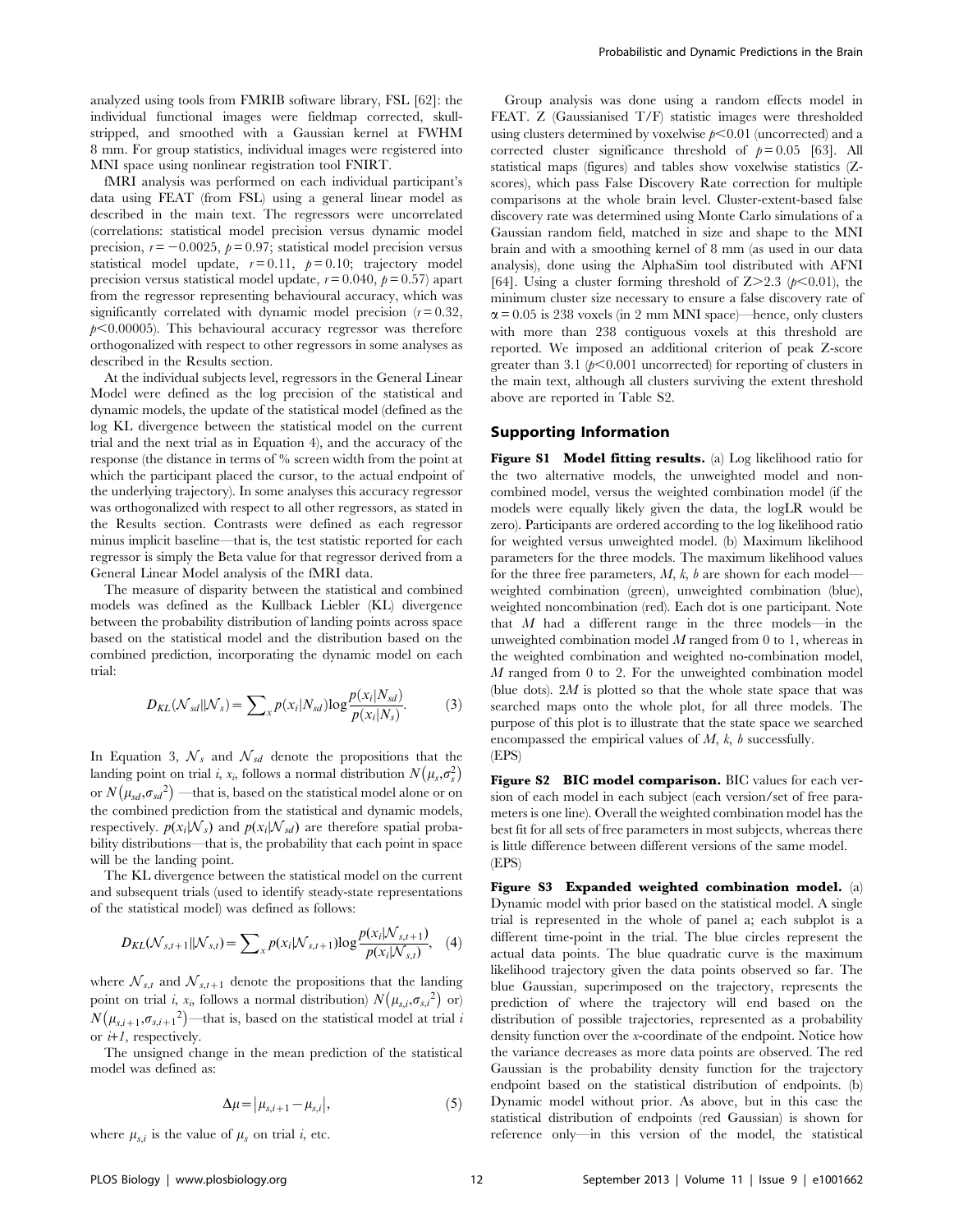distribution is not used as a prior. Notice how initially the trajectory estimate is much poorer than the version of the model where the statistical model is used as a prior; the variance decreases as more data points are observed.

(EPS)

Table S1 Model comparison for behavioural data. Log Likelihood Ratio (logLR) for each model versus the weighted combination model. Each row is one participant. Participants are ordered by the log likelihood ratio for the weighted combination model versus the model in question, as in the figures. The numbers below the bar are the mean and summed logLR for all participants. (DOCX)

Table S2 fMRI results. Activity relating to (a) precision of the statistical model  $>$  precision of dynamic trajectory model, (b) precision of dynamic trajectory model > precision of the statistical model, (c) updating of the statistical model, and (d) trial-to-trial

#### References

- 1. Friston K, Kiebel S (2009) Predictive coding under the free-energy principle. Philos Trans R Soc Lond B Biol Sci 364: 1211–1221.
- 2. Doya K (2000) Complementary roles of basal ganglia and cerebellum in learning and motor control. Curr Opin Neurobiol 10: 732–739.
- 3. Courville AC, Daw ND, Touretzky DS (2006) Bayesian theories of conditioning in a changing world. Trends Cogn Sci 10: 294–300.
- 4. Schubotz RI (2007) Prediction of external events with our motor system: towards a new framework. Trends Cogn Sci 11: 211–218.
- 5. Behrens TE, Woolrich MW, Walton ME, Rushworth MF (2007) Learning the value of information in an uncertain world. Nat Neurosci 10: 1214–1221.
- 6. Schultz W (2002) Getting formal with dopamine and reward. Neuron 36: 241– 263.
- 7. Schultz W, Dayan P, Montague PR (1997) A neural substrate of prediction and reward. Science 275: 1593–1599.
- 8. den Ouden HE, Friston KJ, Daw ND, McIntosh AR, Stephan KE (2009) A dual role for prediction error in associative learning. Cereb Cortex 19: 1175–1185.
- 9. Rushworth MF, Mars RB, Summerfield C (2009) General mechanisms for making decisions? Curr Opin Neurobiol 19: 75–83.
- 10. Summerfield C, Koechlin E (2008) A neural representation of prior information during perceptual inference. Neuron 59: 336–347.
- 11. Daw ND, Niv Y, Dayan P (2005) Uncertainty-based competition between prefrontal and dorsolateral striatal systems for behavioral control. Nat Neurosci 8: 1704–1711.
- 12. Payzan-LeNestour E, Bossaerts P (2011) Risk, unexpected uncertainty, and estimation uncertainty: Bayesian learning in unstable settings. PLoS Comput Biol 7: e1001048. doi:10.1371/journal.pcbi.1001048
- 13. Knight FH (1921) Risk, uncertainty and profit. Boston: Hart, Schaffner and Marx.
- 14. Assmus A, Marshall JC, Ritzl A, Noth J, Zilles K, et al. (2003) Left inferior parietal cortex integrates time and space during collision judgments. Neuroimage 20 Suppl 1: S82–88.
- 15. O'Reilly JX, Mesulam MM, Nobre AC (2008) The cerebellum predicts the timing of perceptual events. J Neurosci 28: 2252–2260.
- 16. Miall RC, Weir DJ, Wolpert DM, Stein JF (1993) Is the cerebellum a smith predictor? J Mot Behav 25: 203–216.
- 17. Miall RC (1998) The cerebellum, predictive control and motor coordination. Novartis Found Symp 218: 272–284; discussion 284–290.
- 18. Noonan MP, Kolling N, Walton ME, Rushworth MF (2012) Re-evaluating the role of the orbitofrontal cortex in reward and reinforcement. Eur J Neurosci 35: 997–1010.
- 19. Noonan MP, Walton ME, Behrens TE, Sallet J, Buckley MJ, et al. (2010) Separate value comparison and learning mechanisms in macaque medial and lateral orbitofrontal cortex. Proc Natl Acad Sci U S A 107: 20547–20552.
- 20. Walton ME, Behrens TE, Noonan MP, Rushworth MF (2011) Giving credit where credit is due: orbitofrontal cortex and valuation in an uncertain world. Ann N Y Acad Sci 1239: 14–24.
- 21. Coull JT, Vidal F, Nazarian B, Macar F (2004) Functional anatomy of the attentional modulation of time estimation. Science 303: 1506–1508.
- 22. Vandenberghe R, Gitelman DR, Parrish TB, Mesulam MM (2001) Location- or feature-based targeting of peripheral attention. Neuroimage 14: 37–47.
- 23. Lau HC, Rogers RD, Haggard P, Passingham RE (2004) Attention to intention. Science 303: 1208–1210.
- 24. O'Craven KM, Downing PE, Kanwisher N (1999) fMRI evidence for objects as the units of attentional selection. Nature 401: 584–587.
- 25. Serences JT, Schwarzbach J, Courtney SM, Golay X, Yantis S (2004) Control of object-based attention in human cortex. Cereb Cortex 14: 1346–1357.
- 26. Clower DM, Dum RP, Strick PL (2005) Basal ganglia and cerebellar inputs to 'AIP'. Cereb Cortex 15: 913–920.

accuracy. Only clusters with a corrected cluster  $p$  value less than 0.05 are reported. (DOCX)

Text S1 Modelling supplement. A full description of the mathematical models used in the main article. (PDF)

#### Acknowledgments

Thanks to Heidi Johansen-Berg for help and support given to JXOR, and to Steve Knight for help with data collection.

# Author Contributions

The author(s) have made the following declarations about their contributions: Conceived and designed the experiments: JXOR SJ MFSR TEJB. Performed the experiments: JXOR. Analyzed the data: JXOR SJ MFSR TEJB. Wrote the paper: JXOR SJ MFSR TEJB.

- 27. O'Doherty JP, Dayan P, Friston K, Critchley H, Dolan RJ (2003) Temporal difference models and reward-related learning in the human brain. Neuron 38: 329–337.
- 28. Rangel A, Camerer C, Montague PR (2008) A framework for studying the neurobiology of value-based decision making. Nat Rev Neurosci 9: 545–556.
- 29. Rushworth MF, Behrens TE (2008) Choice, uncertainty and value in prefrontal and cingulate cortex. Nat Neurosci 11: 389–397.
- 30. Summerfield C, Egner T, Greene M, Koechlin E, Mangels J, et al. (2006) Predictive codes for forthcoming perception in the frontal cortex. Science 314: 1311–1314.
- 31. Summerfield C, Trittschuh EH, Monti JM, Mesulam MM, Egner T (2008) Neural repetition suppression reflects fulfilled perceptual expectations. Nat Neurosci 11: 1004–1006.
- 32. Kok P, Jehee JF, de Lange FP (2012) Less is more: expectation sharpens representations in the primary visual cortex. Neuron 75: 265–270.
- 33. Grill-Spector K, Kushnir T, Edelman S, Avidan G, Itzchak Y, et al. (1999) Differential processing of objects under various viewing conditions in the human lateral occipital complex. Neuron 24: 187–203.
- 34. Kourtzi Z, Kanwisher N (2001) Representation of perceived object shape by the human lateral occipital complex. Science 293: 1506–1509.
- 35. Lestou V, Pollick FE, Kourtzi Z (2008) Neural substrates for action understanding at different description levels in the human brain. J Cogn Neurosci 20: 324–341.
- 36. Dehaene S, Naccache L, Cohen L, Bihan DL, Mangin JF, et al. (2001) Cerebral mechanisms of word masking and unconscious repetition priming. Nat Neurosci 4: 752–758.
- 37. Naccache L, Dehaene S (2001) The priming method: imaging unconscious repetition priming reveals an abstract representation of number in the parietal lobes. Cereb Cortex 11: 966–974.
- 38. Cavada C, Goldman-Rakic PS (1989) Posterior parietal cortex in rhesus monkey: I. Parcellation of areas based on distinctive limbic and sensory corticocortical connections. J Comp Neurol 287: 393–421.
- 39. Lewis JW, Van Essen DC (2000) Corticocortical connections of visual, sensorimotor, and multimodal processing areas in the parietal lobe of the macaque monkey. J Comp Neurol 428: 112–137.
- 40. Cavada C, Goldman-Rakic PS (1989) Posterior parietal cortex in rhesus monkey: II. Evidence for segregated corticocortical networks linking sensory and limbic areas with the frontal lobe. J Comp Neurol 287: 422–445.
- 41. Diedrichsen J, Hashambhoy Y, Rane T, Shadmehr R (2005) Neural correlates of reach errors. J Neurosci 25: 9919–9931.
- 42. Duhamel JR, Colby CL, Goldberg ME (1992) The updating of the representation of visual space in parietal cortex by intended eye movements. Science 255: 90–92.
- 43. Cerminara NL, Apps R, Marple-Horvat DE (2009) An internal model of a moving visual target in the lateral cerebellum. J Physiol 587: 429–442.
- 44. Noonan MP, Mars RB, Rushworth MF (2011) Distinct roles of three frontal cortical areas in reward-guided behavior. J Neurosci 31: 14399–14412.
- 45. Vilares I, Howard JD, Fernandes HL, Gottfried JA, Kording KP (2012) Differential representations of prior and likelihood uncertainty in the human brain. Curr Biol 22: 1641–1648.
- 46. Singer W, Freeman B, Rauschecker J (1981) Restriction of visual experience to a single orientation affects the organization of orientation columns in cat visual cortex. A study with deoxyglucose. Exp Brain Res 41: 199–215.
- 47. Thompson ID, Kossut M, Blakemore C (1983) Development of orientation columns in cat striate cortex revealed by 2-deoxyglucose autoradiography. Nature 301: 712–715.
- 48. Mesgarani N, David SV, Fritz JB, Shamma SA (2008) Phoneme representation and classification in primary auditory cortex. J Acoust Soc Am 123: 899–909.